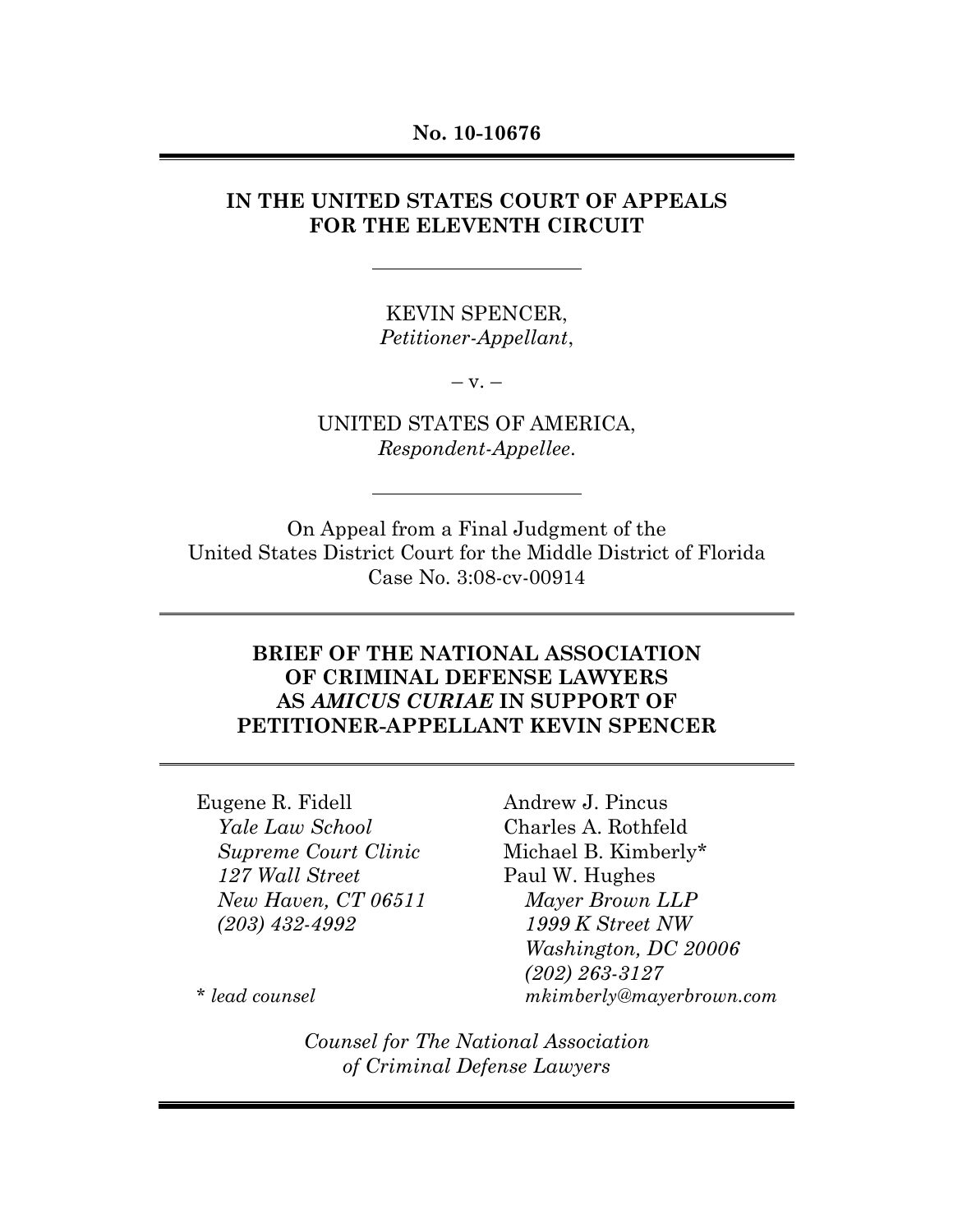## **No. 10-10676**

## **SPENCER v. UNITED STATES**

\_\_\_\_\_\_\_\_\_\_\_\_\_\_\_\_\_\_\_

## **CORPORATE DISCLOSURE STATEMENT**

The National Association of Criminal Defense Lawyers is a nonprofit corporation that does not issue stock or have a parent corporation.

## **CERTIFICATE OF INTERESTED PERSONS**

In addition to the persons previously identified as having an interest in the outcome of this appeal, the National Association of Criminal Defense Lawyers identifies the following individuals:

Eugene R. Fidell

Paul W. Hughes

Michael B. Kimberly

Andrew J. Pincus

Charles A. Rothfeld

Donald F. Samuel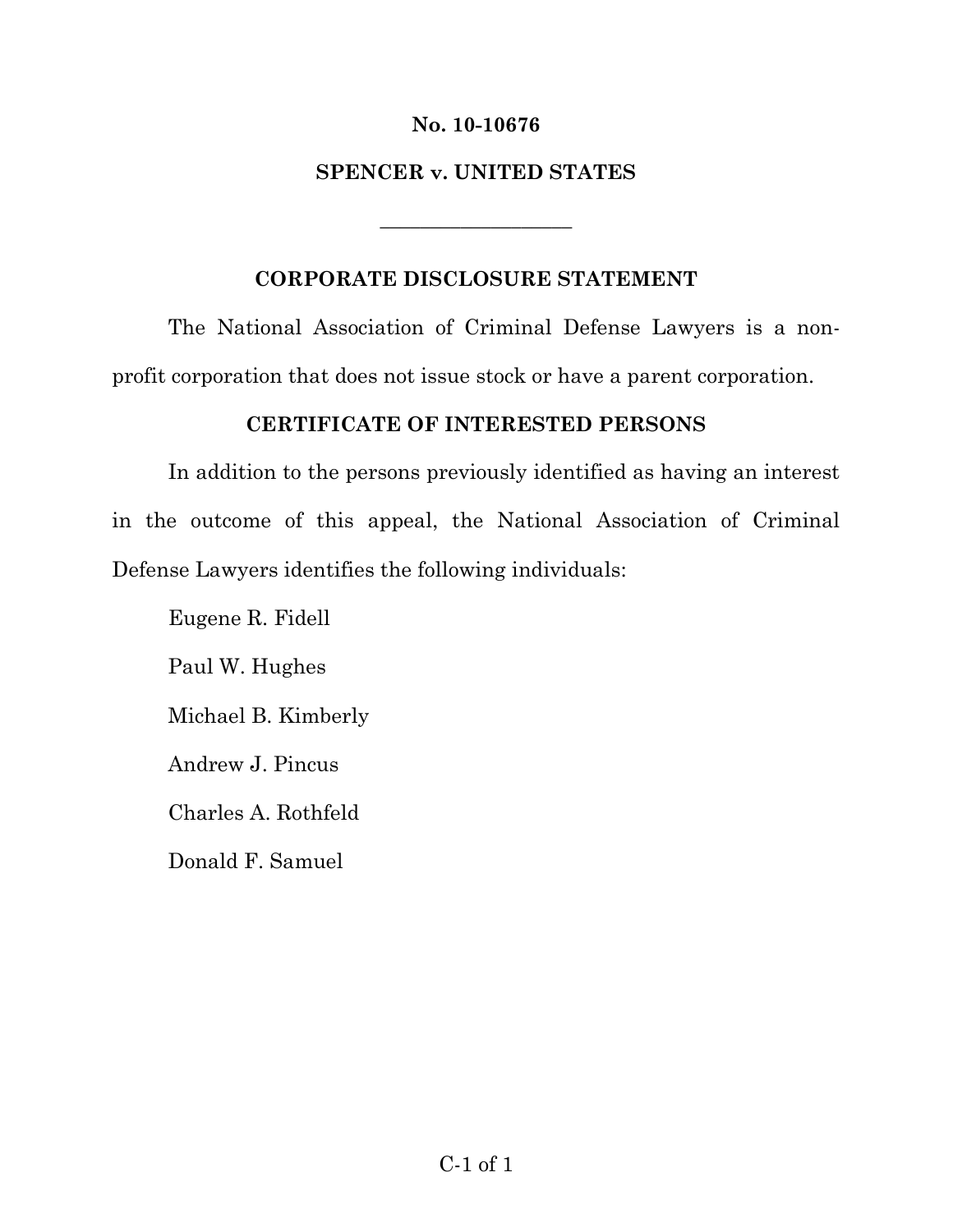# **TABLE OF CONTENTS**

| Erroneous application of a career offender enhancement is<br>Ι. |
|-----------------------------------------------------------------|
|                                                                 |
| Mistaken application of a career offender enhancement<br>A.     |
|                                                                 |
| B. Practical considerations favor the panel's opinion 16        |
| II. Begay applies retroactively to a Section 2255 petition      |
|                                                                 |
|                                                                 |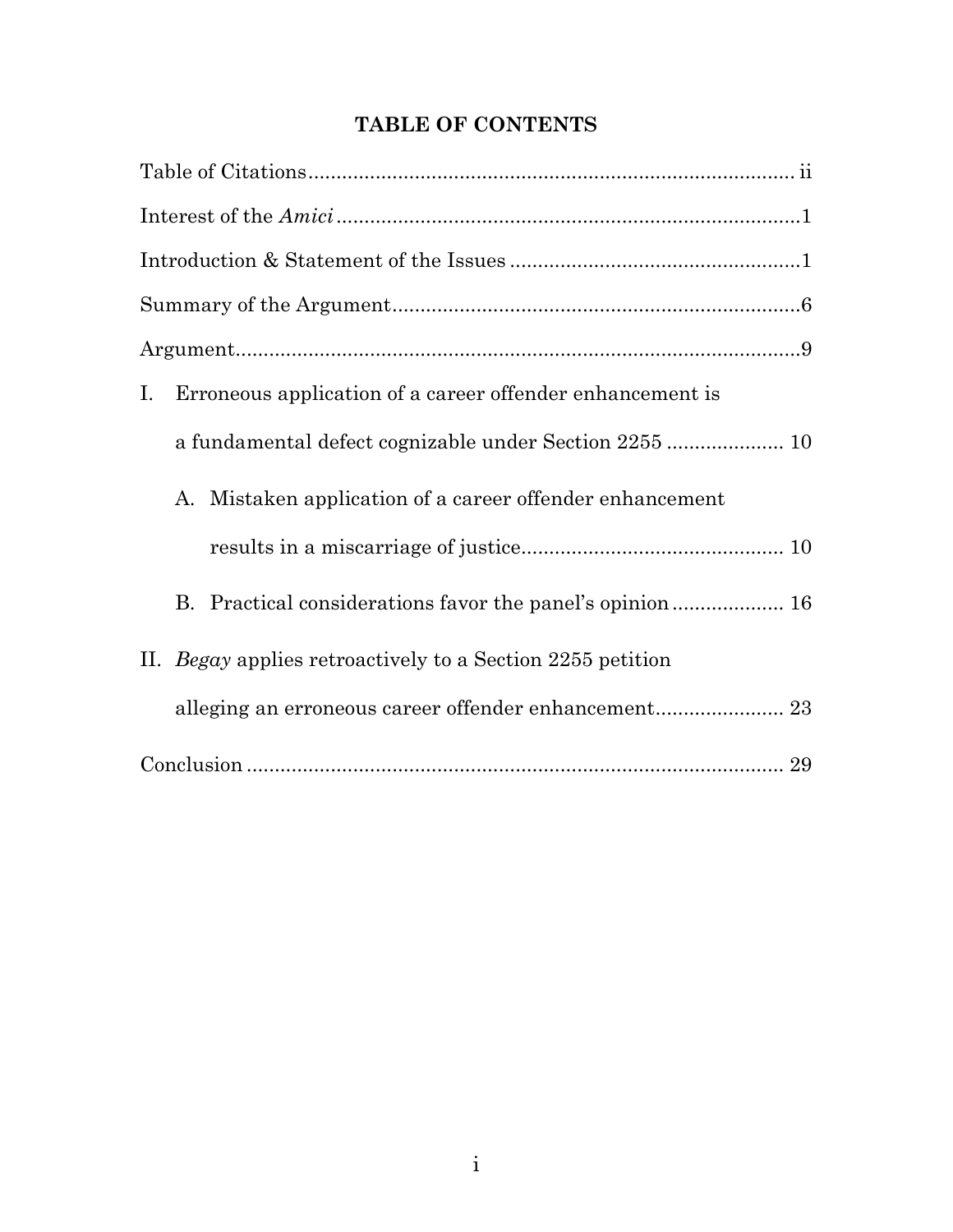# **TABLE OF CITATIONS**

## **Cases**

| Barber v. Thomas,                     |
|---------------------------------------|
| United States v. Barrington,          |
| Begay v. United States,               |
| United States v. Booker,              |
| Bryant v. Warden, FCC Coleman-Medium, |
| Buford v. United States,              |
| Chaidez v. United States,             |
| United States v. Chitwood,            |
| Davis v. United States,               |
| United States v. Ellisor,             |
| Freeman v. United States,             |
| Gall v. United States,                |
| Gilbert v. United States,<br>28       |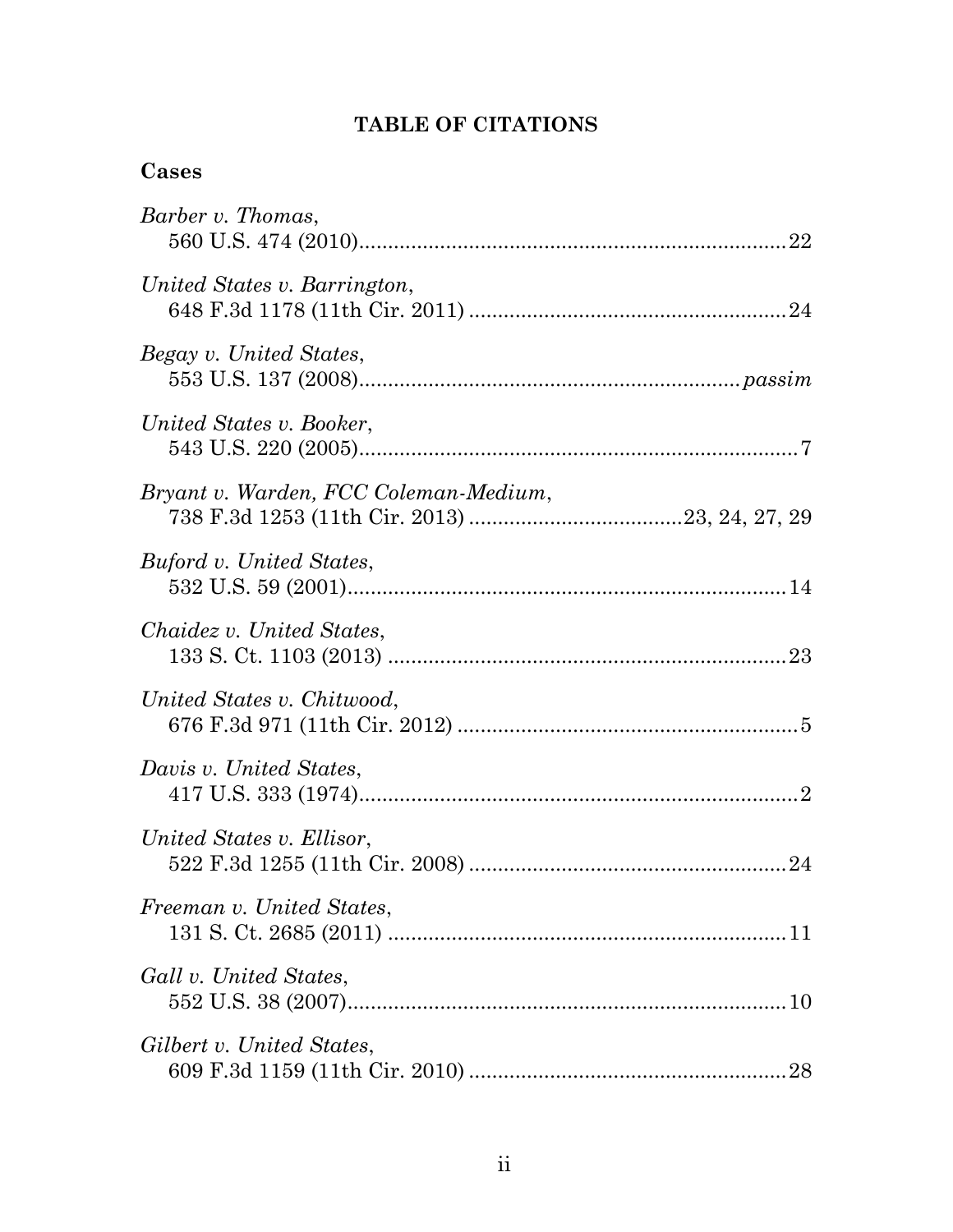# **Cases—continued**

| Gilbert v. United States,<br>640 F.3d 1293 (11th Cir. 2011) (en banc) 16, 21, 22 |  |
|----------------------------------------------------------------------------------|--|
| Hawkins v. United States,                                                        |  |
| <i>Hawkins v. United States,</i>                                                 |  |
| Hawkins v. United States,                                                        |  |
| United States v. Hill,                                                           |  |
| United States v. Hunt,                                                           |  |
| United States v. Irey,                                                           |  |
| United States v. Ivory,                                                          |  |
| Johnson v. United States,                                                        |  |
| Kimbrough v. United States,                                                      |  |
| United States v. LaBonte,                                                        |  |
| Landgraf v. USI Film Prods.,                                                     |  |
| United States v. McQueen,                                                        |  |
| In re Morgan,                                                                    |  |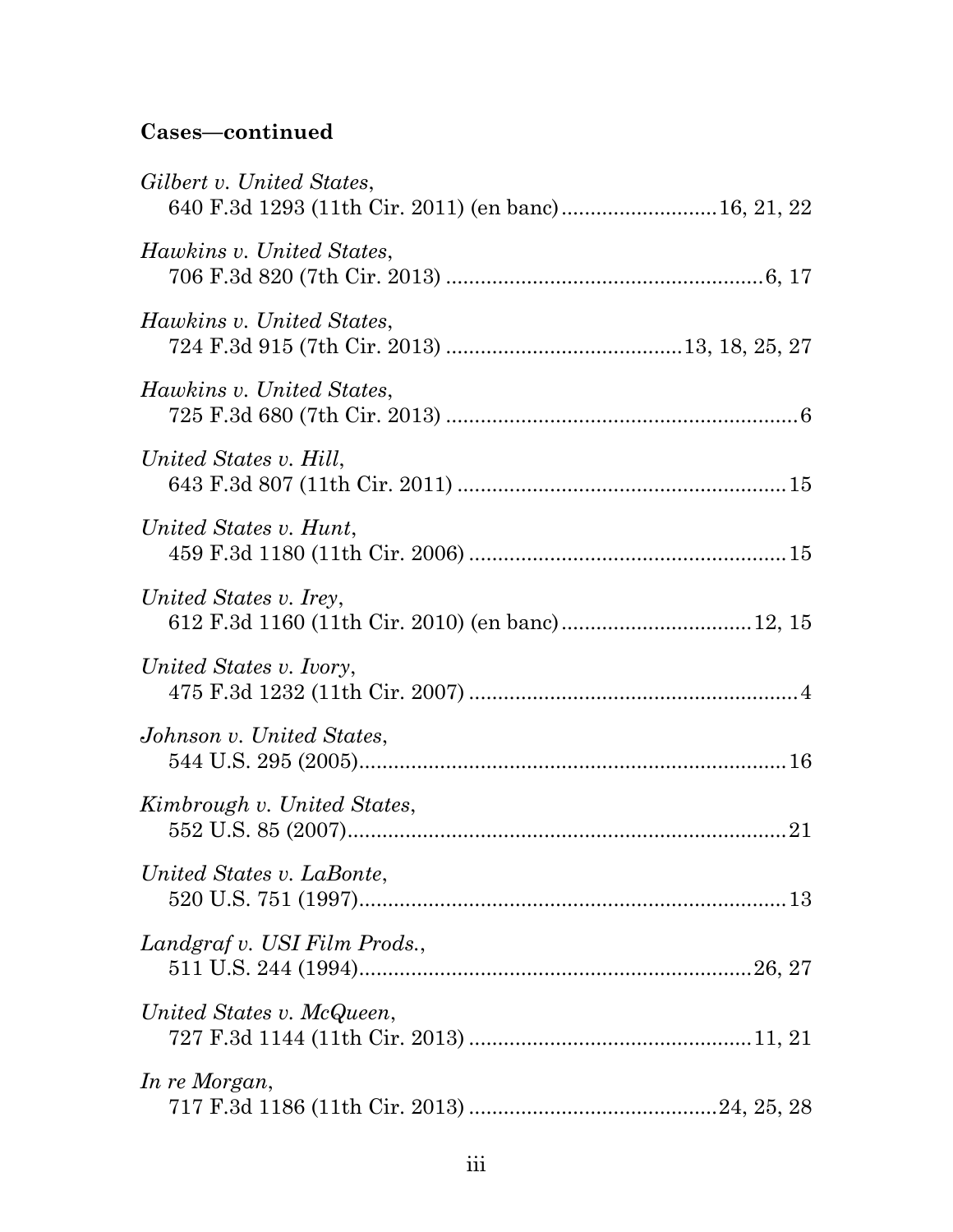# **Cases—continued**

| Narvaez v. United States,         |  |
|-----------------------------------|--|
| United States v. Palomino Garcia, |  |
| Pataki v. N.Y. State Assembly,    |  |
| Perodeau v. City of Hartford,     |  |
| Peugh v. United States,           |  |
| Sanders v. United States,         |  |
| Schriro v. Summerlin,             |  |
| Shepard v. United States,         |  |
| United States v. Spencer,         |  |
| Spencer v. United States,         |  |
| Spencer v. United States,         |  |
| Sun Bear v. United States,        |  |
| Sun Oil Co. v. Wortman,           |  |
| Teague v. Lane,                   |  |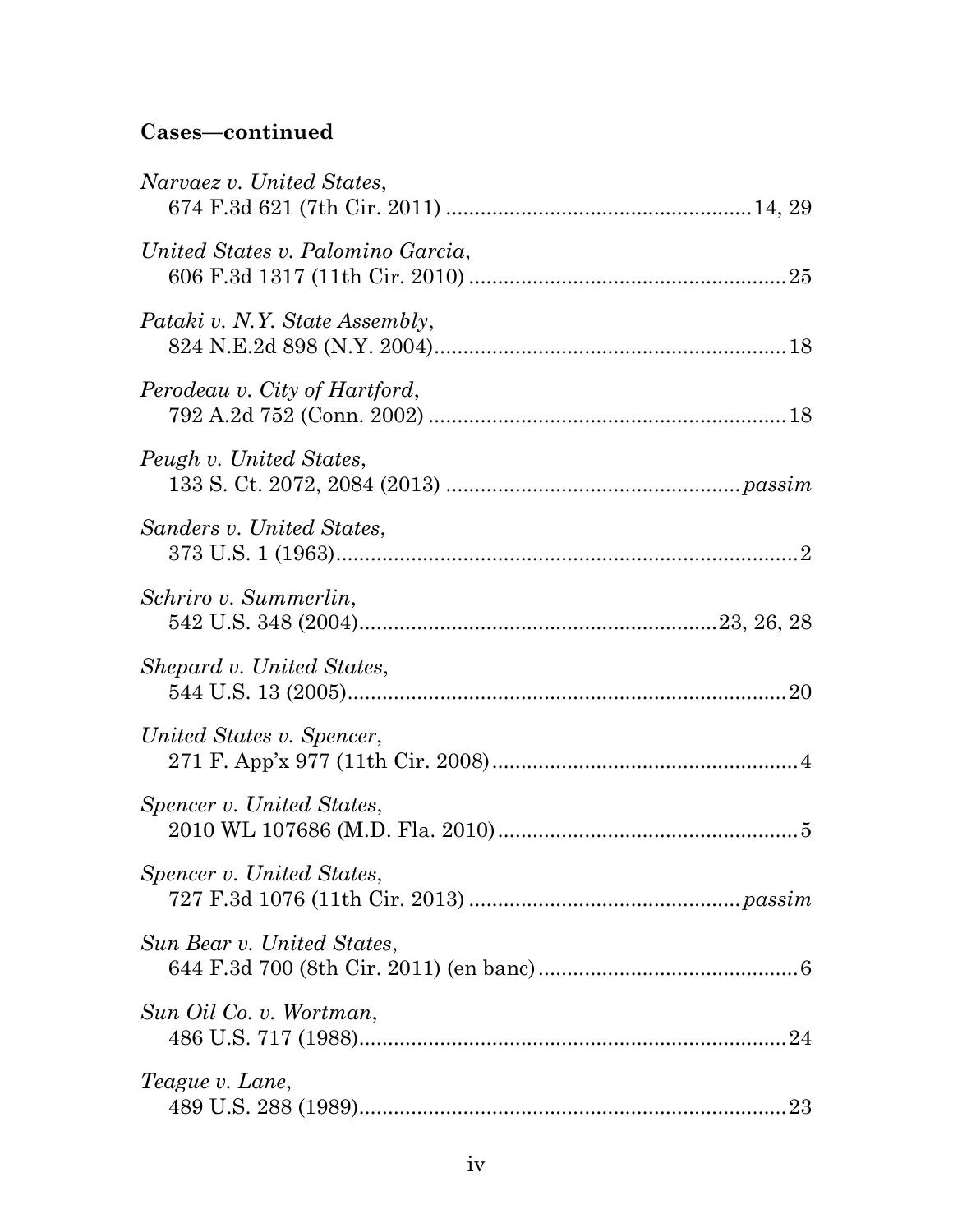# Cases-continued

| Whiteside v. United States,       |  |  |
|-----------------------------------|--|--|
| Whorton v. Bockting,              |  |  |
| <b>Statutes</b>                   |  |  |
|                                   |  |  |
|                                   |  |  |
|                                   |  |  |
|                                   |  |  |
|                                   |  |  |
|                                   |  |  |
|                                   |  |  |
|                                   |  |  |
|                                   |  |  |
| <b>U.S. Sentencing Guidelines</b> |  |  |
|                                   |  |  |
|                                   |  |  |
|                                   |  |  |

| ${\bf U.S.S.G.} \ \S \ 4{\bf B1.1} \  \  \  \  \  \  \  \  \  \ . \ . \ passim$ |  |
|---------------------------------------------------------------------------------|--|
|                                                                                 |  |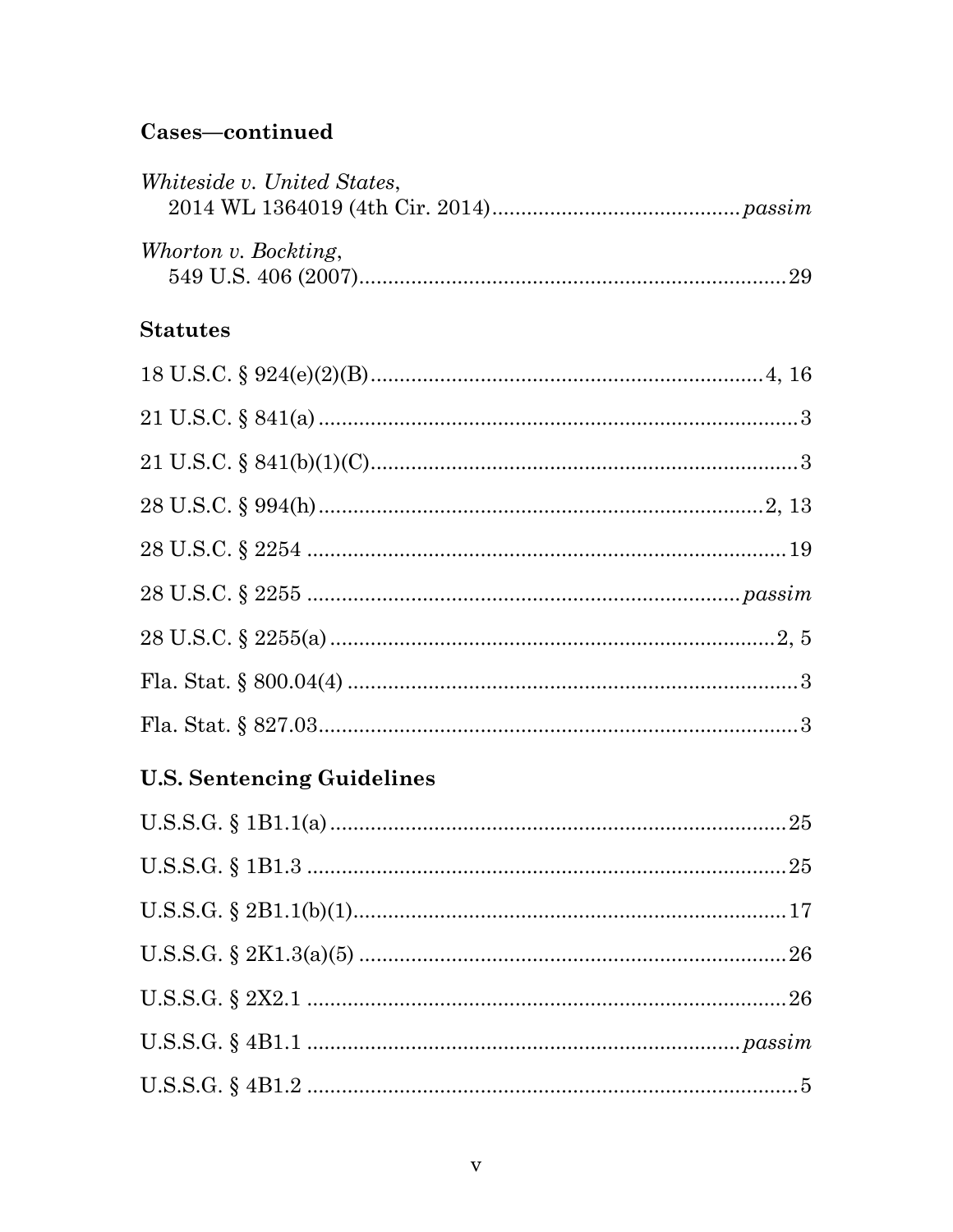# **U.S. Sentencing Guidelines—continued**

# **Other Authorities**

| 2013 Sourcebook of Federal Sentencing Statistics,                                           |  |
|---------------------------------------------------------------------------------------------|--|
| 2013 Sourcebook of Federal Sentencing Statistics,                                           |  |
| Sarah French Russell, Reluctance to Resentence:<br>Courts, Congress, and Collateral Review, |  |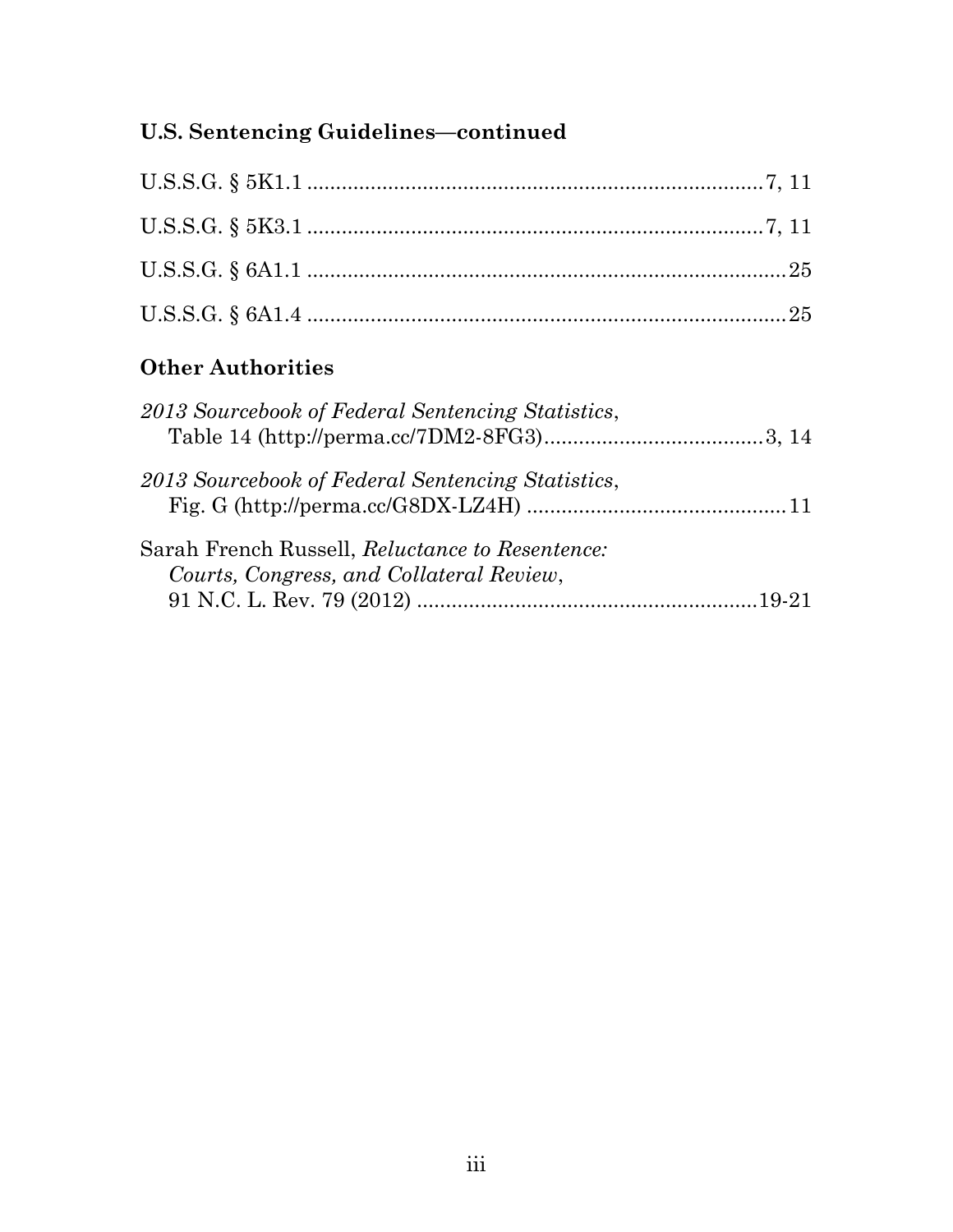#### **INTEREST OF THE** *AMICI*

The National Association of Criminal Defense Lawyers (NACDL) is nonprofit professional bar association that represents the Nation's criminal defense attorneys. Its mission is to promote the proper and fair administration of criminal justice and to ensure justice and due process for those accused of crime or misconduct.<sup>1</sup>

#### **INTRODUCTION & STATEMENT OF THE ISSUES**

Do the federal courts have the power to grant habeas corpus relief to a man sentenced to almost *thirteen* years in prison, when we now know, in light of an intervening change in Supreme Court case law, that a substantively reasonable sentence would have been just *six* years? The answer to that question turns, in this case, on two subsidiary questions: (1) whether erroneous application of a career offender Guideline enhancement is a "fundamental defect" cognizable under Section 2255; and (2) whether the Supreme Court's holding in *Begay v. United States*, 553 U.S. 137 (2008), applies retroactively to a Section 2255 petition alleging an erroneous career offender Guideline enhancement. The panel answered both questions affirmatively; that decision should be upheld.

<sup>&</sup>lt;sup>1</sup> The source of NACDL's authority to file this brief is the accompanying unopposed motion for leave. No party's counsel authored this brief in whole or in part. No party, party's counsel, or other person contributed money to fund the preparation or submission of this brief.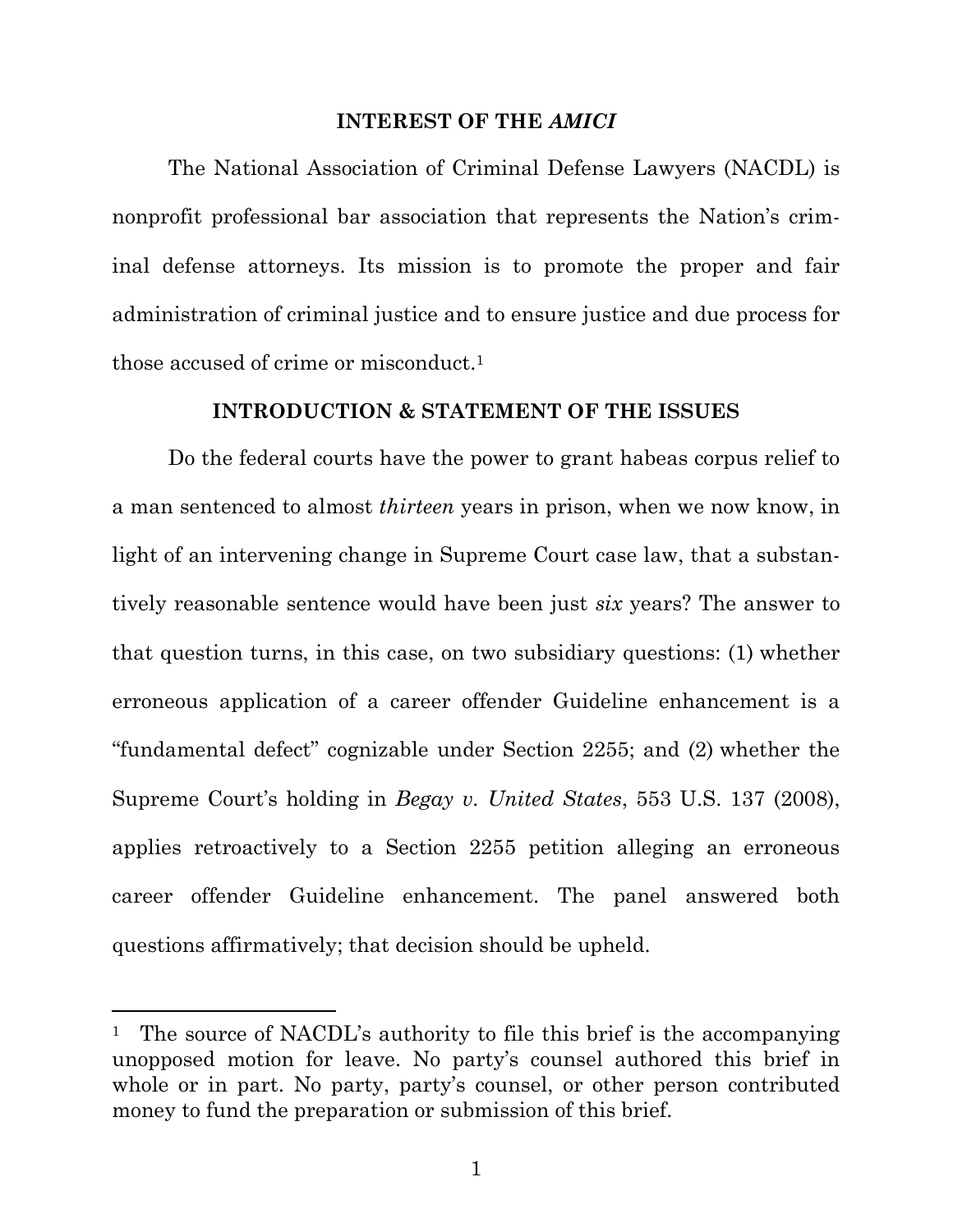1. Section 2255 permits a federal prisoner to petition for release "upon the ground that the sentence was imposed in violation of the Constitution or laws of the United States." 28 U.S.C. § 2255(a). Although all constitutional errors are cognizable under Section 2255, not all nonconstitutional errors are. Instead, only those amounting to "a fundamental defect which inherently results in a complete miscarriage of justice" will do, "where the need for the remedy afforded by the writ of habeas corpus is apparent." *Davis v. United States*, 417 U.S. 333, 346 (1974). Under the law-of-the-case doctrine, moreover, a Section 2255 petitioner may raise a legal issue previously decided against him in a direct appeal from his conviction only when there has been "an intervening change in the law" with retroactive application to collateral attacks. *Id*. at 342 (quoting *Sanders v. United States*, 373 U.S. 1, 17 (1963)).

2. Congress has directed the United States Sentencing Commission to "assure" that the federal Sentencing Guidelines recommend a sentence "at or near the maximum term authorized" for any offender over the age of eighteen convicted of a drug trafficking offense or a crime of violence, who has two prior felony convictions for drug trafficking offenses or crimes of violence. 28 U.S.C. § 994(h).

Pursuant to that directive, the Commission promulgated U.S.S.G. § 4B1.1, known as the career offender enhancement. Anyone to whom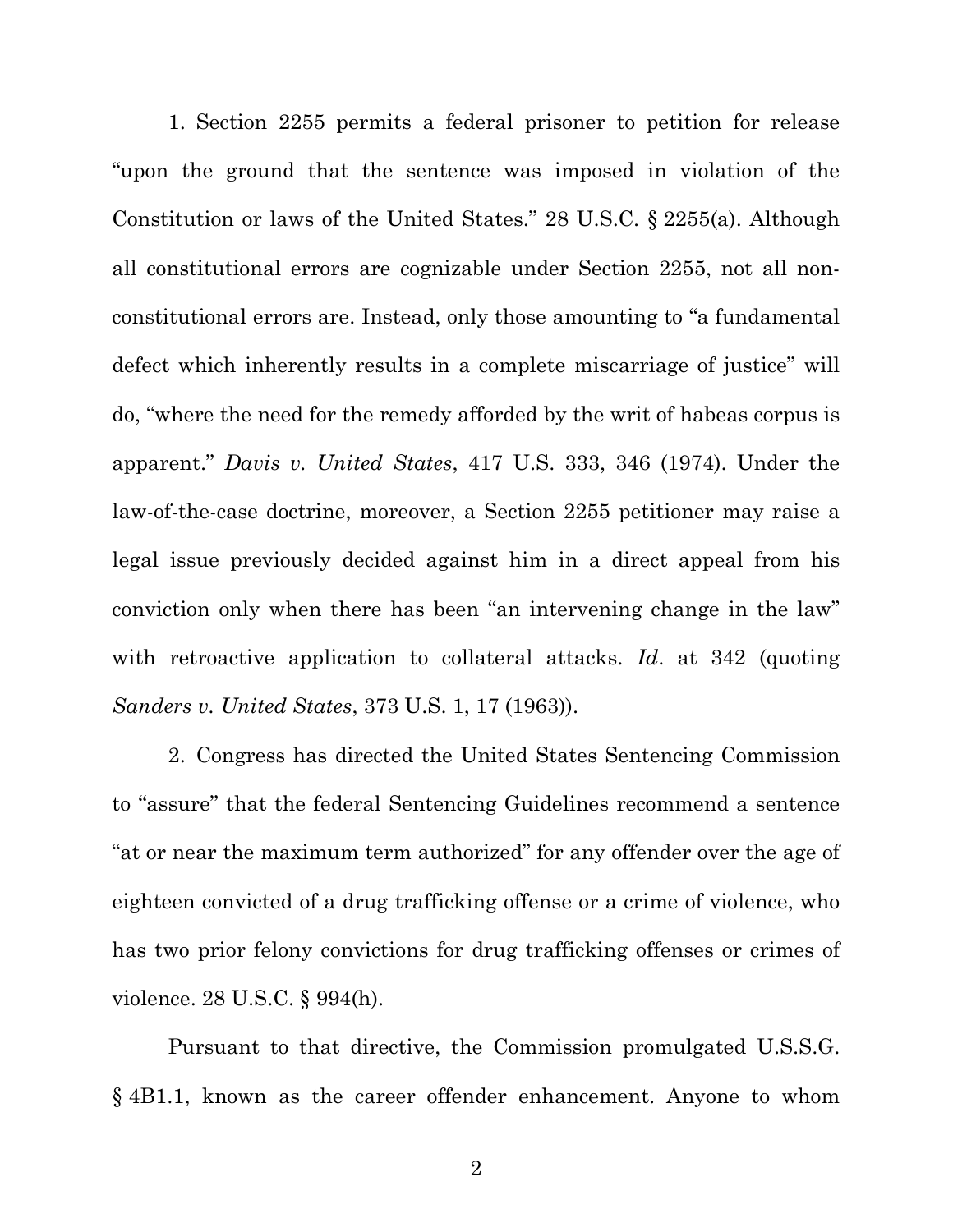Section 4B1.1 applies is automatically placed in the highest of six criminal history categories and is subject to a substantially enhanced offense level. The net result is that a "career offender" typically receives double the sentence of a defendant who commits the same crime under the same circumstances, but is not subject to the "career offender" enhancement. *See 2013 Sourcebook of Federal Sentencing Statistics*, Table 14 (http:// perma.cc/7DM2-8FG3).

3. When Kevin Spencer was seventeen, he was charged and convicted of possession with intent to sell cocaine. PSR ¶ 25, 29, 32. Less than a year later, at the age of eighteen, Spencer had consensual sex with a fourteen-year-old girl; the girl initiated the encounter and told Spencer that she was eighteen. *See* Dist. Ct. Dkt. 14, at ¶¶ 2, 3. (Feb. 4, 2009) (Decl. of Olivia Fosmire). Spencer was nevertheless charged with lewd and lascivious assault on a child (Fla. Stat. § 800.04(4)), a strict liability crime. He later pleaded guilty to the lesser offence of felony child abuse (Fla. Stat. § 827.03)) for "engag[ing] in sexual activity with a minor." Spencer Initial Br., App. 3, at 9 (hearing transcript). He served one year in county jail, concurrently for both convictions. *Id*. App. 2, at 4.

Some time later, Spencer sold 5.5 grams of crack cocaine to a police informant for \$20. PSR ¶ 8. He was indicted for and pleaded guilty to distributing a controlled substance, in violation of 21 U.S.C. § 841(a), for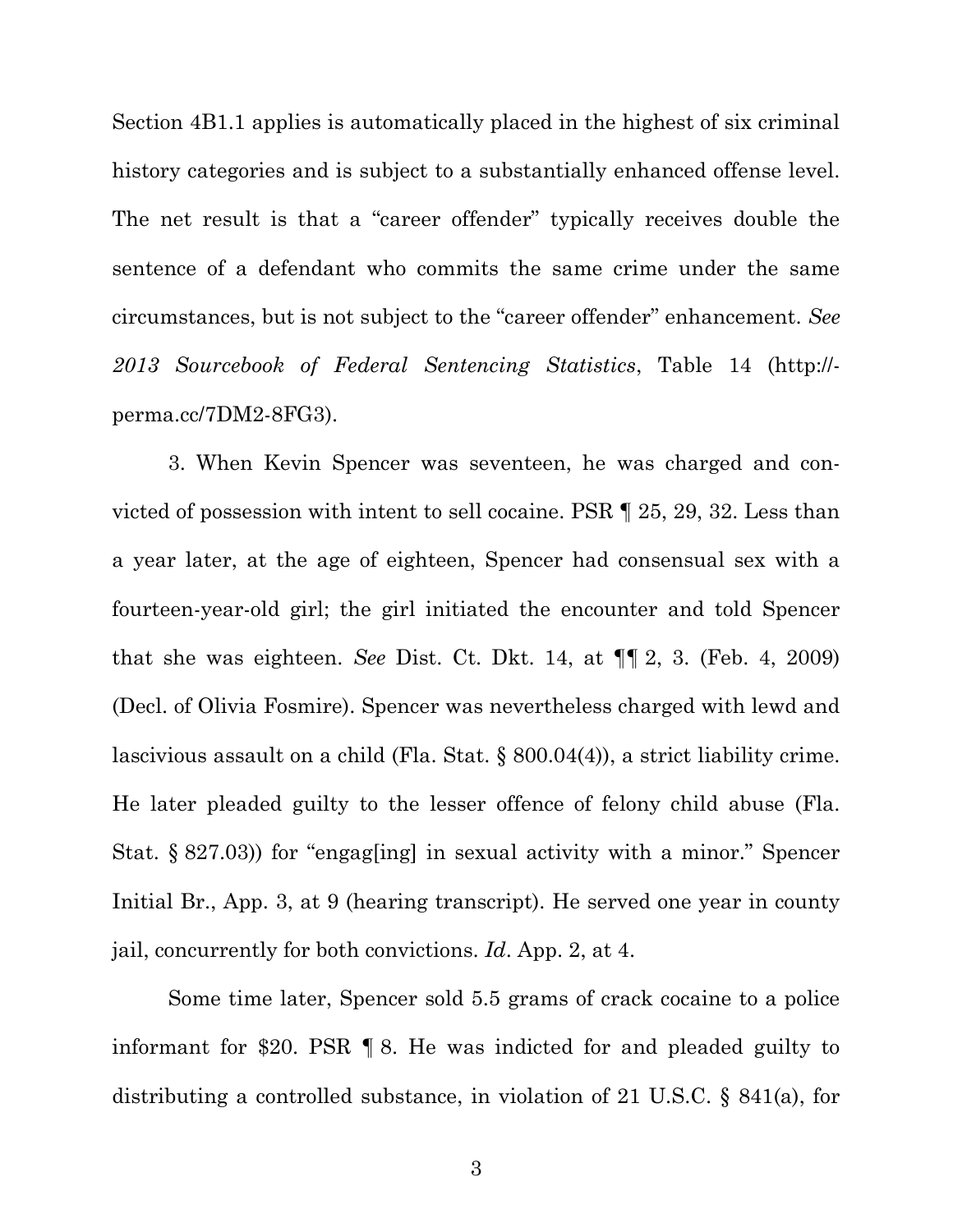which the statutory maximum term of imprisonment is 20 years. *See* 21 U.S.C. § 841(b)(1)(C). All else being equal, Spencer would have been sentenced in reference to a Guidelines range of 70-87 months. PSR ¶¶ 24, 37, 39. But he was deemed to be a career offender because his conviction at age 18 for "sexual activity with a minor" was then classified by this Court as a "crime of violence." *See United States v. Ivory*, 475 F.3d 1232, 1238 (11th Cir. 2007) (per curiam). The career offender enhancement more than doubled his Guidelines range, to 151-188 months. PSR ¶ 66. The judge sentenced him at the bottom of that range, to 151 months.

3. Spencer contested the classification of his child abuse conviction as a "crime of violence" both at sentencing and on appeal, but the district court rejected the argument, and this Court affirmed the sentence on April 1, 2008. *United States v. Spencer*, 271 F. App'x 977 (11th Cir. 2008).

Just two weeks later, the Supreme Court decided *Begay v. United States*, 553 U.S. 137 (2008). There, the Court held that the words "violent felony" appearing in the Armed Career Criminal Act (18 U.S.C. § 924-  $(e)(2)(B)$  refer only to crimes committed in "a purposeful, violent, and aggressive manner." 553 U.S. at 145. They do *not* cover, according to the Supreme Court, "crimes that impose strict liability, criminalizing conduct in respect to which the offender need not have had any criminal intent at all." *Id.* Crucially, because the "definition of 'crime of violence" under the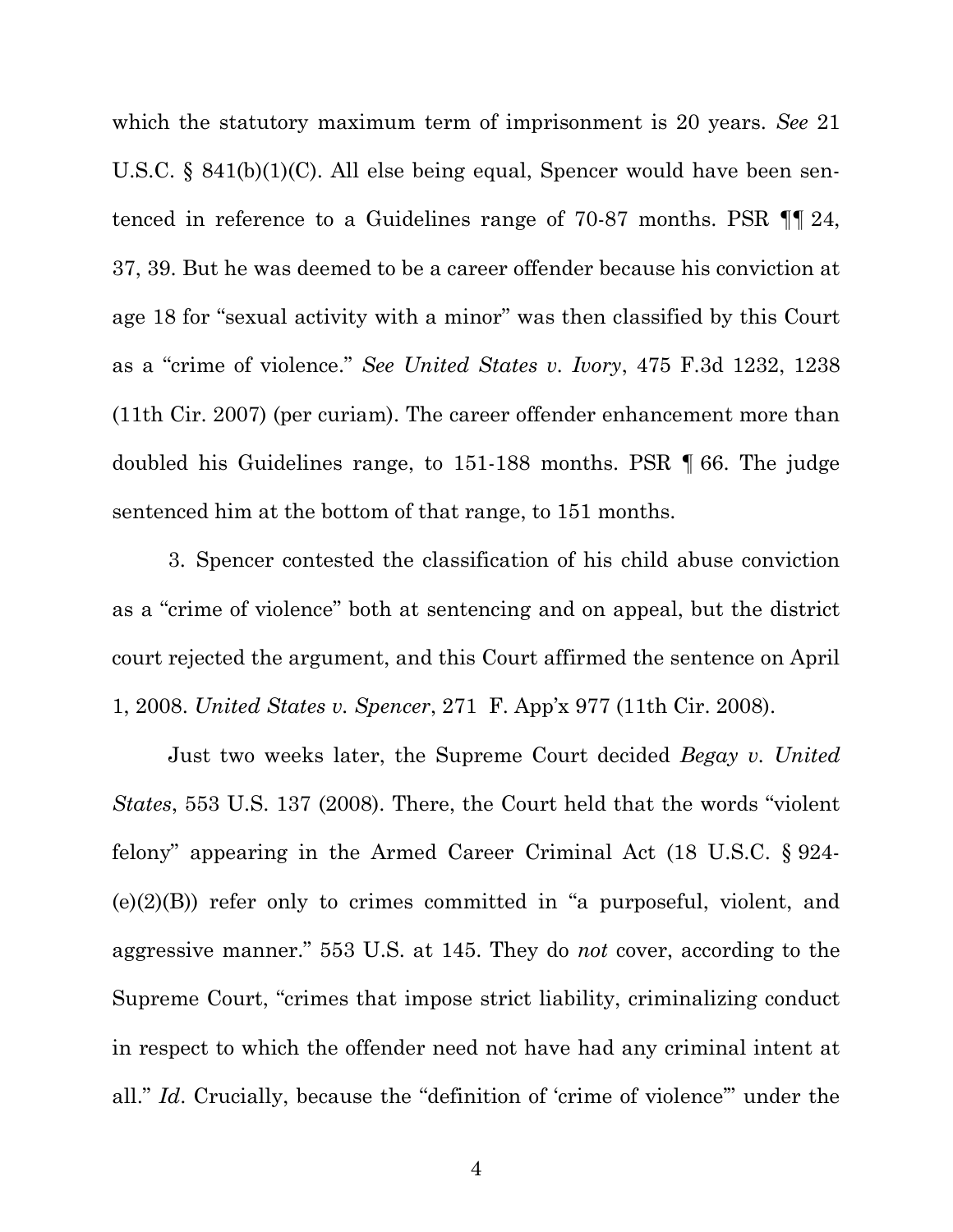Guidelines and the "ACCA's definition of 'violent felony'" are "substantially the same," this and all other federal courts "rely on cases interpreting the . . . Armed Career Criminal Act" "[i]n determining whether a conviction is a crime of violence under U.S.S.G. § 4B1.2." *United States v. Chitwood*, 676 F.3d 971, 975 n.2 (11th Cir. 2012).

Spencer accordingly filed a timely petition for habeas corpus, arguing that his enhanced sentence "was imposed in violation of the . . . laws of the United States" (28 U.S.C. § 2255(a)) insofar as the record does not permit the conclusion that his Florida conviction for felony child abuse was a crime of violence. Misconstruing the petition as raising claims exclusively of ineffective assistance of counsel, the district court denied the petition. *Spencer v. United States*, 2010 WL 107686 (M.D. Fla. 2010).

This Court granted a certificate of appealability, vacated the order denying relief, and remanded for resentencing. *Spencer v. United States*, 727 F.3d 1076 (11th Cir. 2013). In explaining its decision, the panel held that an erroneous application of the career offender enhancement is a "fundamental defect" resulting in "a complete miscarriage of justice," cognizable in a Section 2255 petition for habeas corpus. *Id*. at 1087-1091. It also held that *Begay* constitutes a new substantive rule that applies retroactively to habeas petitions asserting unjustified career offender enhancements. *Id*. at 1096.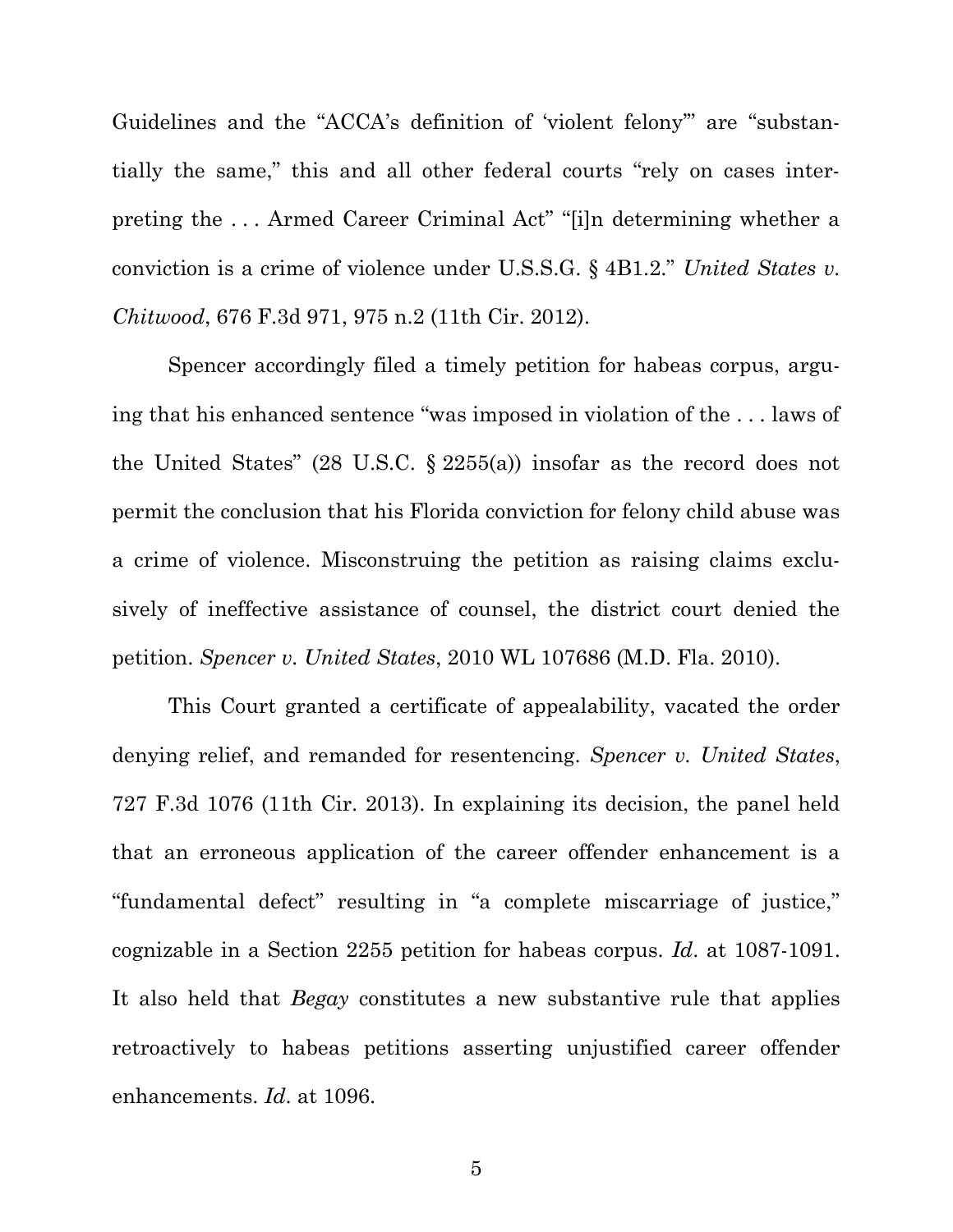In the interim, the Fourth Circuit decided *Whiteside v. United States*, 2014 WL 1364019 (4th Cir. 2014), in which it reached the same conclusions as the panel here. Nevertheless, *Whiteside* and the panel's decision arguably conflict with binding decisions of the Seventh and Eighth Circuits. *Hawkins v. United States*, 706 F.3d 820 (7th Cir. 2013); *Sun Bear v. United States*, 644 F.3d 700 (8th Cir. 2011) (en banc).

Fourteen judges have written or joined published appellate opinions calling for relief for habeas petitioners like Spencer,<sup>2</sup> while nine others have written or joined opinions reaching the opposite conclusion.<sup>3</sup> At bottom, this judicial schism reflects differing views concerning the oftcompeting demands of finality and fairness. With due respect to finality, fairness should prevail here.

#### **SUMMARY OF THE ARGUMENT**

The panel was correct to hold that an erroneous application of the career offender enhancement is a fundamental defect resulting in a

<sup>2</sup> *See Whiteside*, 2014 WL 1364019 (Gregory, J., joined by Davis, J.); *Spencer*, 727 F.3d at 1081-1100 (Hornby, J., joined by Jordan & Kravitch, J.J.); *Hawkins v. United States*, 725 F.3d 680, 680 (7th Cir. 2013) (Rovner, J., joined by Wood, Williams, & Hamilton, JJ., dissenting from denial of rehearing en banc); *Sun Bear*, 644 F.3d at 707-712 (Melloy, J., joined by Murphy, Bye, Smith, & Shepherd, JJ., dissenting).

<sup>3</sup> *See Whiteside*, 2014 WL 1364019, at \*12-27 (Wilkinson, J., dissenting); *Hawkins*, 706 F.3d at 286 (Posner, J., joined by Kanne, J.); *Sun Bear*, 644 F.3d at 701-706 (Loken, J., joined by Riley, C.J., and Wollman, Colloton, Gruender, & Benton, JJ.).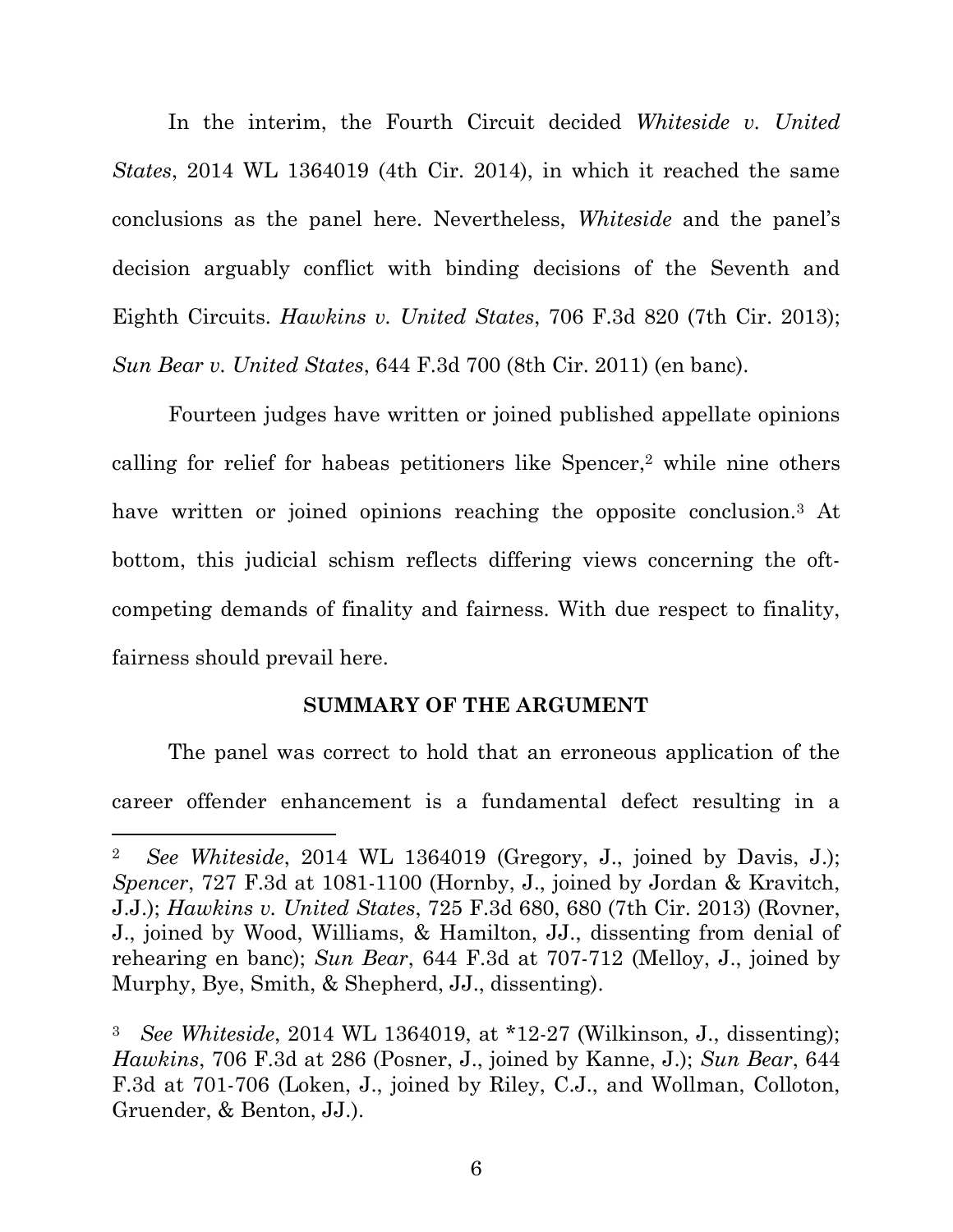complete miscarriage of justice, and that *Begay* applies retroactively to Guidelines cases like this one. Its decision should be upheld in full.

**I.** A non-constitutional error is cognizable in a Section 2255 petition for habeas corpus when it amounts to a fundamental defect resulting in a complete miscarriage of justice, where the need for habeas relief is apparent. Incorrect application of the criminal offender enhancement is just such an error.

**A.** Because the Guidelines are the lodestone of sentencing, district courts almost always impose a sentence within the Guidelines range. This observation is borne out by the government's own data: In every year following *United States v. Booker*, 543 U.S. 220 (2005), more than 80 percent of federal sentences have fallen either within their Guidelines ranges or below their ranges based upon government-sponsored departures under Sections 5K1.1 or 5K3.1.

And as the Supreme Court confirmed in *Peugh v. United States*, 133 S. Ct. 2072 (2013), the Guidelines are so significant in the federal sentencing scheme that a sentence predicated upon the *incorrect* Guidelines range can violate fundamental fairness. That is so even though the Guidelines are only advisory, and even though a Guidelines error does not increase the statutory maximum sentence for which a defendant is eligible.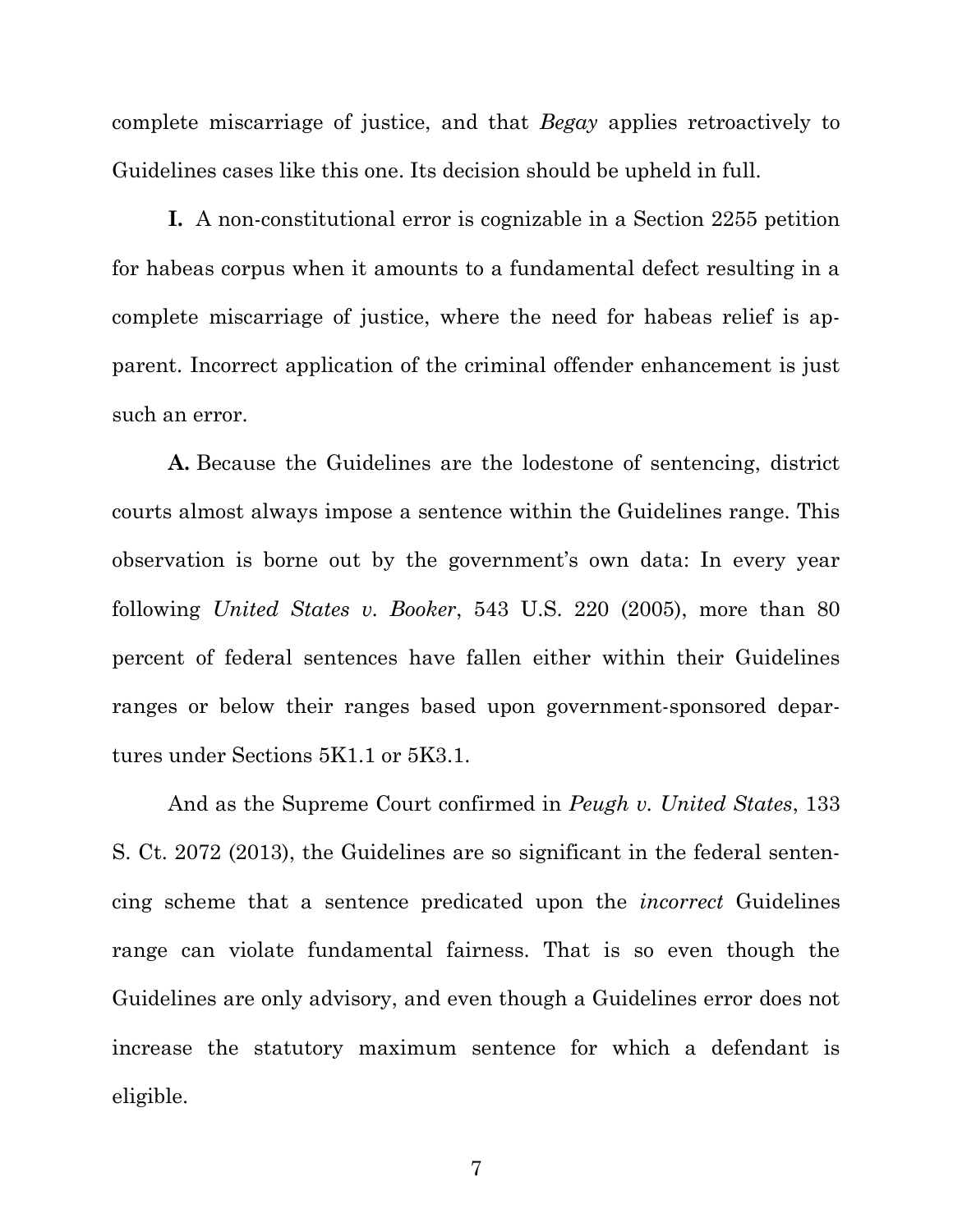**B.** Concern for finality provides no basis for concluding otherwise. For one thing, the government is wrong that there is no principled basis for distinguishing erroneous application of Section 4B1.1 from the mine run of Guidelines errors. The career criminal enhancement is unique in its reference—as the congressionally mandated starting point—to the maximum sentence authorized by statute. It also is unique in its invariably potency. No other Guidelines rules share these characteristics.

Beyond that, the traditional rationales that underlie judicial concern for finality simply are not applicable here. Even if they were, finality must be weighed in this case not only against general concerns for fairness, but also against Congress's express objective in the Sentencing Reform Act to achieve uniformity in sentencing for similarly situated prisoners.

**II.** A Section 2255 petitioner may raise a legal issue previously decided against him in a direct appeal from his conviction when there has been an intervening change in the substantive law, with retroactive application to collateral attacks.

*Begay* marks a change in substantive law, even as applied to Guidelines cases. That is because proper application of the *Begay* rule to sentences not otherwise subject to the career offender enhancement directly "alters" the Guidelines range, which is the benchmark in the federal sentencing scheme. The substantive nature of the career offender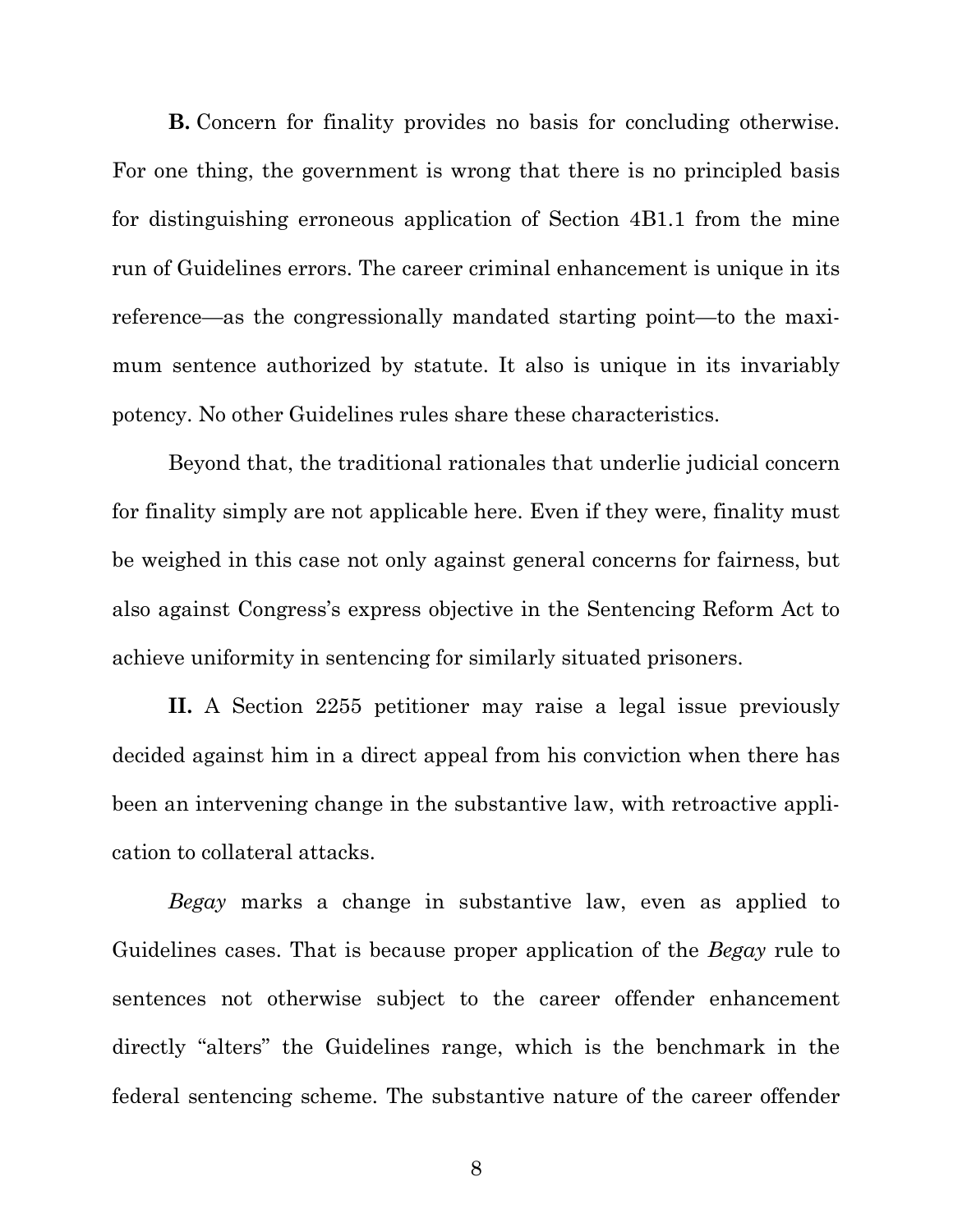enhancement is once again confirmed by the Supreme Court's decision in *Peugh*. Only *substantive* rules are limited by the *Ex Post Facto* Clause; in holding that retroactive application of the Guidelines violates the Clause, therefore, the Court necessarily held that the elements of the Guidelines rules that dictate sentencing ranges are *substantive*. That an error in the Guidelines calculation renders a sentence "procedurally unreasonable" on direct appeal changes nothing—it means only that an error in the Guidelines calculation is a *per se* reversible procedural error, regardless whether the it is *also* is substantive error.

Beyond that, declining to apply *Begay* retroactively creates a class of prisoners who are excluded from the benefit of sentence reductions under Amendment 706 to the Guidelines, concerning crack cocaine. Rules that necessarily affect the fairness of sentencing proceedings and that create whole classes of prisoners unjustly subject to continued imprisonment, is the exact definition of a substantive rule.

#### **ARGUMENT**

The question presented here is whether the district court's erroneous application of the Guidelines' career offender enhancement was a "fundamental defect" resulting in "a complete miscarriage of justice," as established by a retroactively-applicable intervening decision of the Supreme Court. As we demonstrate below, *it was*.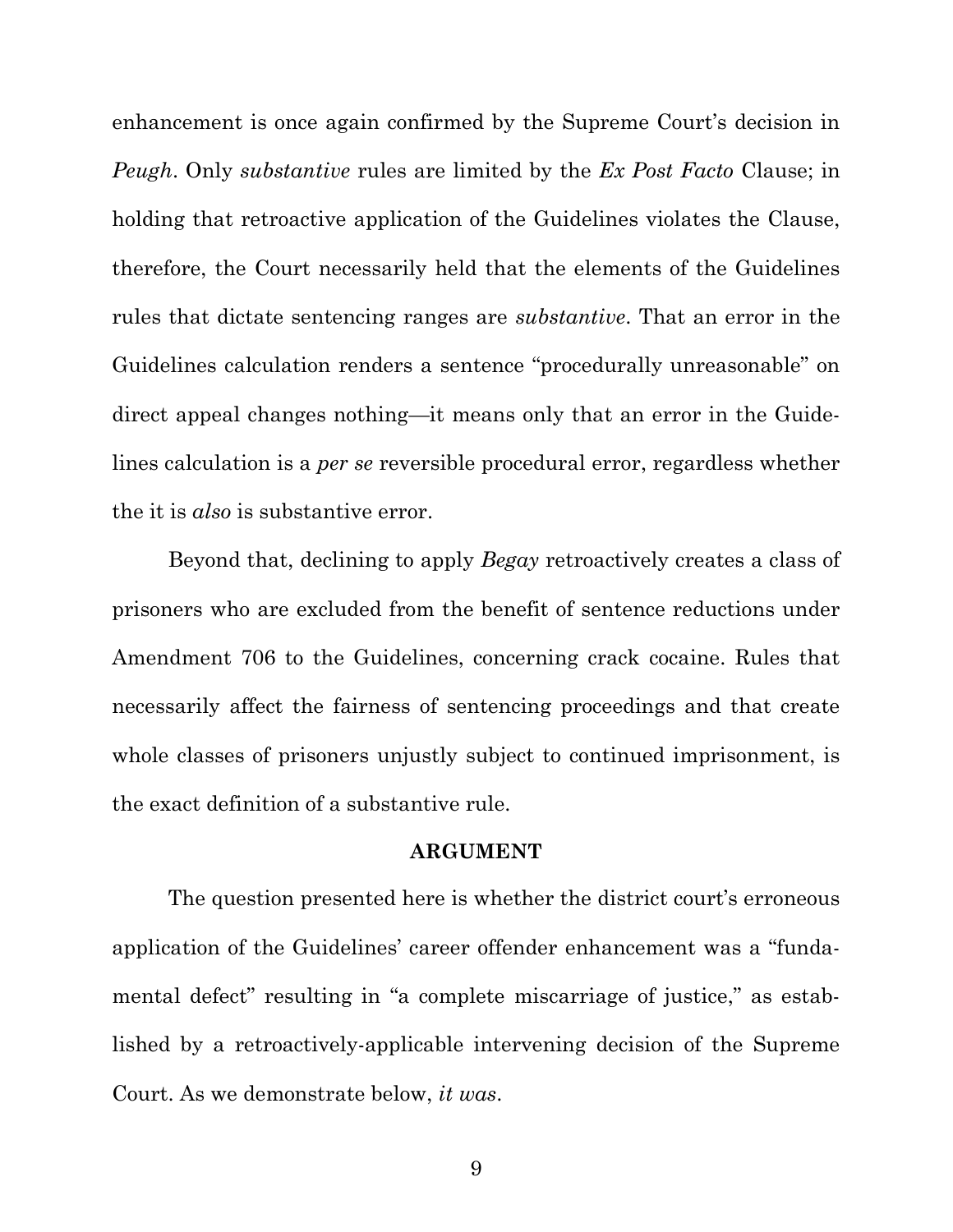## **I. ERRONEOUS APPLICATION OF A CAREER OFFENDER ENHANCEMENT IS A FUNDAMENTAL DEFECT COGNIZABLE UNDER SECTION 2255**

## **A. Mistaken application of a career offender enhancement results in a miscarriage of justice**

In the government's view, the erroneous application of a career offender enhancement under U.S.S.G. § 4B1.1 is a typical "advisory guidelines calculation error." Gov't Petn. 7. Such errors cannot constitute a miscarriage of justice, according to the government, because they do not "limit[] the district court's discretion" to sentence a prisoner to a lesser term of imprisonment. *Id*. Conversely, the government explains, correction of the district court's error in this particular case would not "affect Spencer's eligibility to receive [an] identical sentence today" to the one he received in 2007. *Id*. at 8.

That may be so, but it misses the point: Because "the Guidelines [are] the lodestone of sentencing," their misapplication can (and in cases like this one, *do*) violate the "basic principles of fairness." *Peugh v. United States*, 133 S. Ct. 2072, 2084 (2013).

1. "The post-*Booker* federal sentencing scheme aims to achieve uniformity by ensuring that sentencing decisions are anchored by the Guidelines and that they remain a meaningful benchmark through the process of appellate review." *Peugh*, 133 S. Ct. at 2083. Accordingly, "district courts *must* begin their analysis with the Guidelines and remain cognizant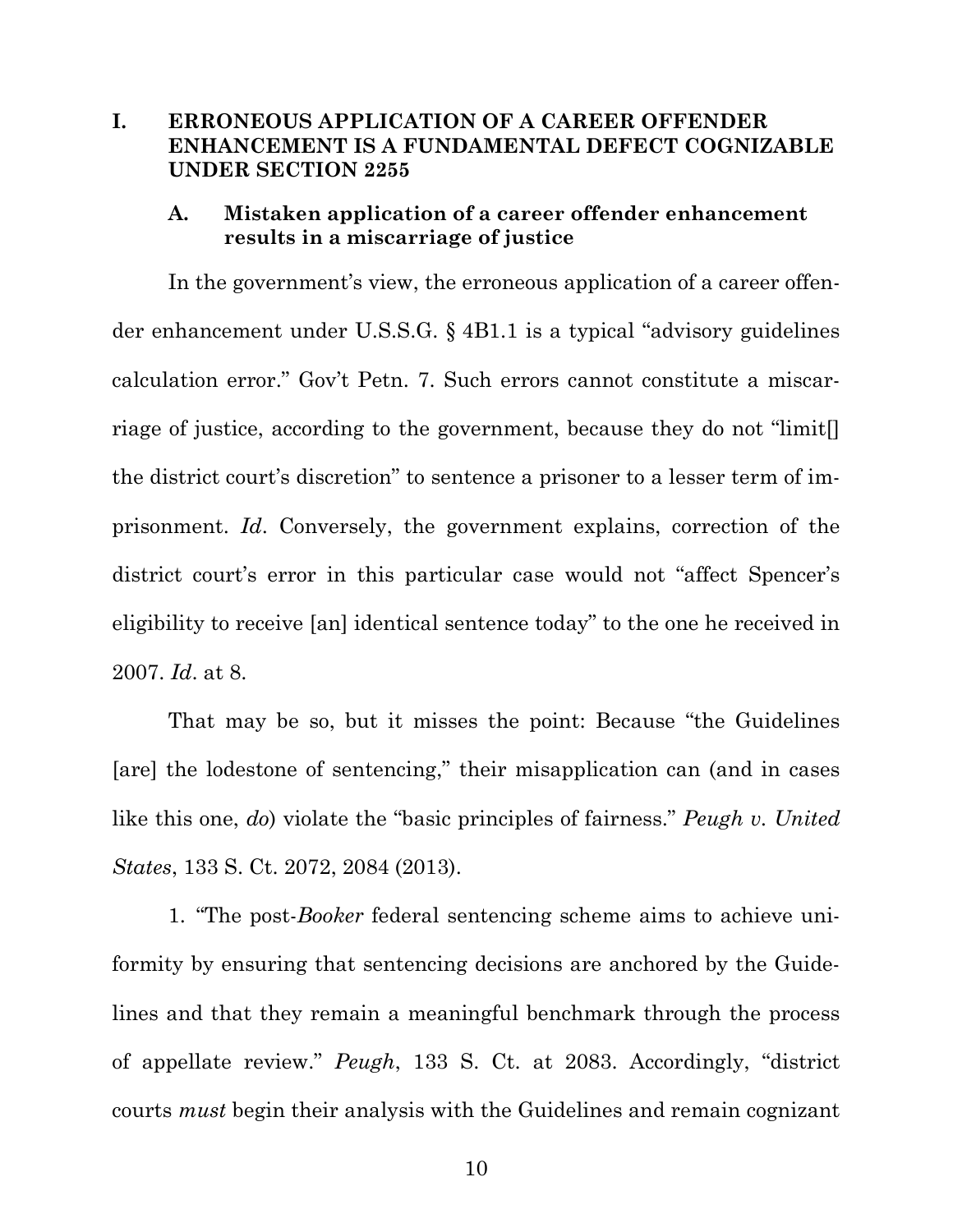of them throughout the sentencing process." *Id*. (quoting *Gall v. United States*, 552 U.S. 38, 50 n.6 (2007)). In this way, "the Guidelines are in a real sense the basis for [a federal] sentence." *Id*. (emphasis omitted) (quoting *Freeman v. United States*, 131 S. Ct. 2685, 2692 (2011)).

As an empirical matter, the Guidelines have achieved the uniformity that Congress set out to create. It is now well-documented that district courts "usual[ly] . . . impose a sentence within the [Guidelines] range." *Peugh*, 133 S. Ct. at 2083 (quoting *Freeman*, 131 S.Ct. at 2692). In fact, in every year post-*Booker*, more than 80 percent of federal sentences have fallen either within their Guidelines ranges or below their ranges based upon government-sponsored departures under Sections 5K1.1 or 5K3.1. *See 2013 Sourcebook of Federal Sentencing Statistics*, Fig. G (http:// perma.cc/G8DX-LZ4H).

That district courts so often comply with the Guidelines ranges is unsurprising—not only because "the Guidelines range [is] the [mandatory] starting point in the [sentencing] analysis," but because "the post-*Booker* sentencing regime puts in place procedural 'hurdles' that" discourage district courts from deviating from Guidelines ranges and, "in practice, make the imposition of a non-Guidelines sentence less likely." *Peugh*, 133 S. Ct. at 2083-2084. Thus, "[w]hile the Guidelines range is advisory, 'consideration of the advisory guidelines range is,'" to say the least, "'impor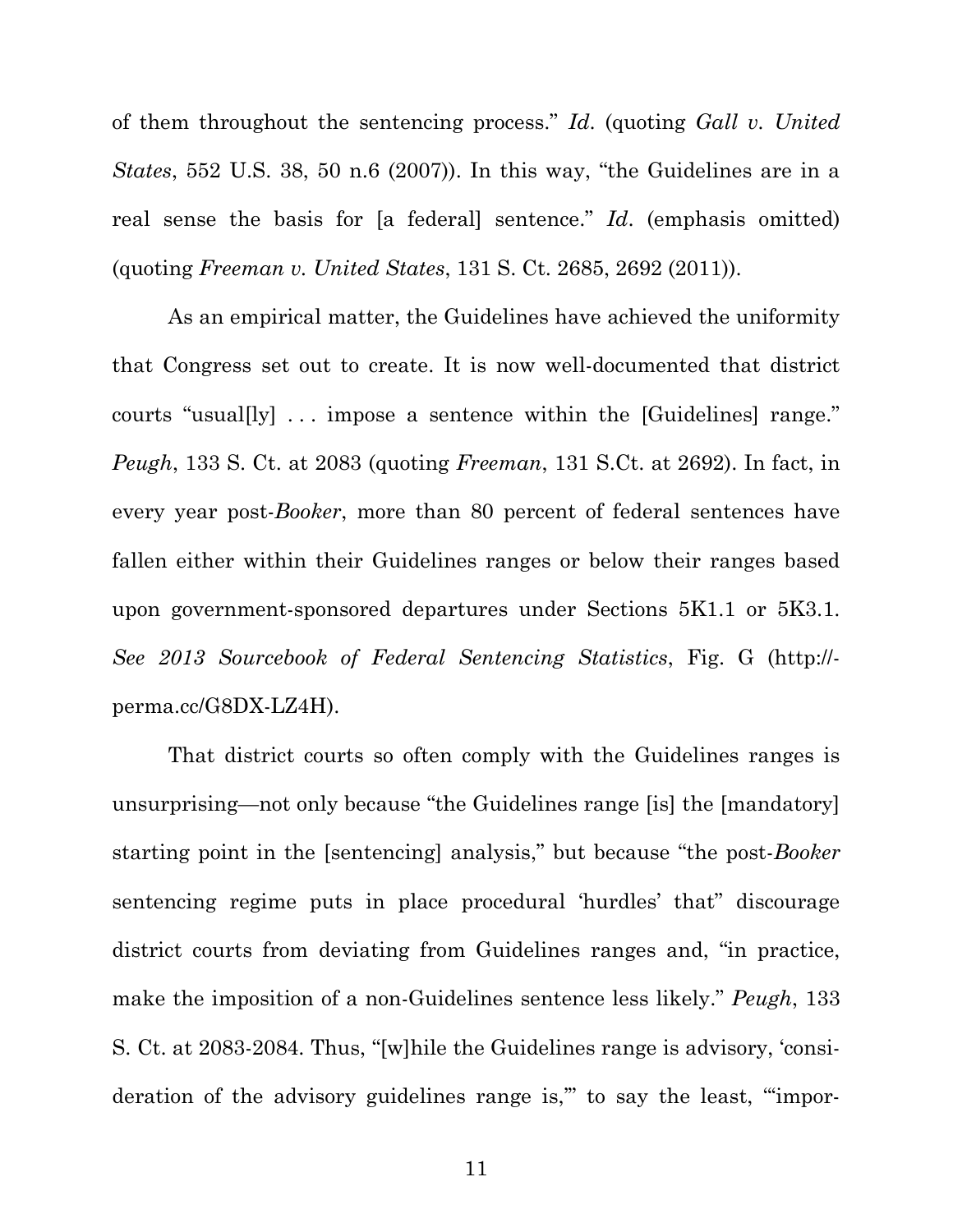tant.'" *United States v. McQueen*, 727 F.3d 1144, 1159 (11th Cir. 2013) (quoting *United States v. Irey*, 612 F.3d 1160, 1217 (11th Cir. 2010) (en banc)). As the panel put it, "[t]he Guidelines are," in fact, at "the heart of the substantive law of federal sentencing." *Spencer*, 727 F.3d at 1087.

It was against this backdrop that the Supreme Court recently held in *Peugh* that, to apply a harsher version of the Guidelines than prevailed at the time a prisoner committed his crime, violates the "basic principles of fairness that animate the *Ex Post Facto* Clause." 133 S. Ct. at 2084. The government dismisses *Peugh* in a footnote, asserting simply that its holding "does not imply that a nonconstitutional error in calculating the advisory guidelines range is cognizable on collateral review." Gov't Petn. 10 n.2. That is manifestly incorrect.

*Peugh*'s relevance to the question presented here is undeniable: The Guidelines are so central to the federal sentencing scheme, the Supreme Court reasoned, that a sentence predicated upon the wrong Guidelines range *can* violate "fundamental fairness." *Peugh*, 133 S. Ct. at 2085. That is so even though the sentencing judge "exercises some measure of discretion" in deciding the sentence imposed, and even though the Guidelines error does not "increase the maximum sentence for which a defendant is eligible." *Id*. *See also Whiteside*, 2014 WL 1364019, at \*10 ("[t]he mere fact that [a] sentence [is] beneath the statutory maximum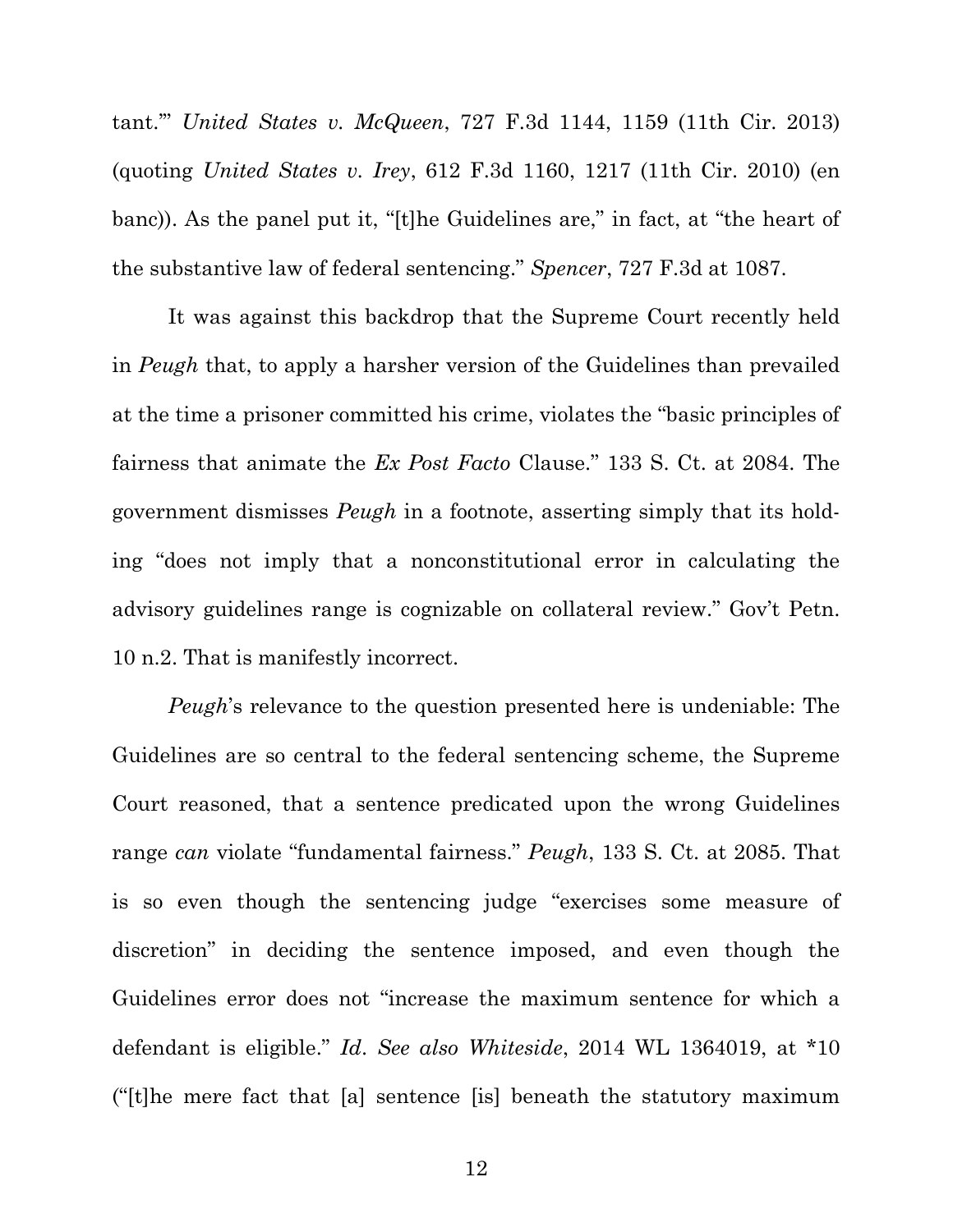does not" mean that Guidelines error cannot work a "fundamental unfairness"). *See generally Hawkins v. United States*, 724 F.3d 915, 919- 921 (Rovner, J., dissenting from denial of rehearing) (discussing *Peugh*'s relevant to the question presented). *Peugh* thus rejected the premises on which the government relies here.

2. In light of the central importance of the Guidelines to the federal sentencing scheme, there can be little doubt that a mistaken application of the career offender enhancement is a fundamental error resulting in a complete miscarriage of justice.

Among Guidelines enhancements, the career offender rule has no equal. For starters, "Congress directed the Commission to 'assure' that for adult offenders who commit their third felony drug offense or crime of violence, the Guidelines prescribe a sentence of imprisonment 'at or near the maximum term authorized.'" *United States v. LaBonte*, 520 U.S. 751, 757 (1997) (quoting 28 U.S.C. § 994(h)). Thus it is Congress itself that directed the Commission (and through the Commission, the district courts) to begin the sentencing analysis for career offenders at or near the highest possible term allowed by law. While it may be true, therefore, that an "ordinary misapplication of the guidelines does not amount to a miscarriage of justice," an erroneous application of the career offender enhancement is "something more fundamental." *Whiteside*, 2014 WL 1364019, at \*6.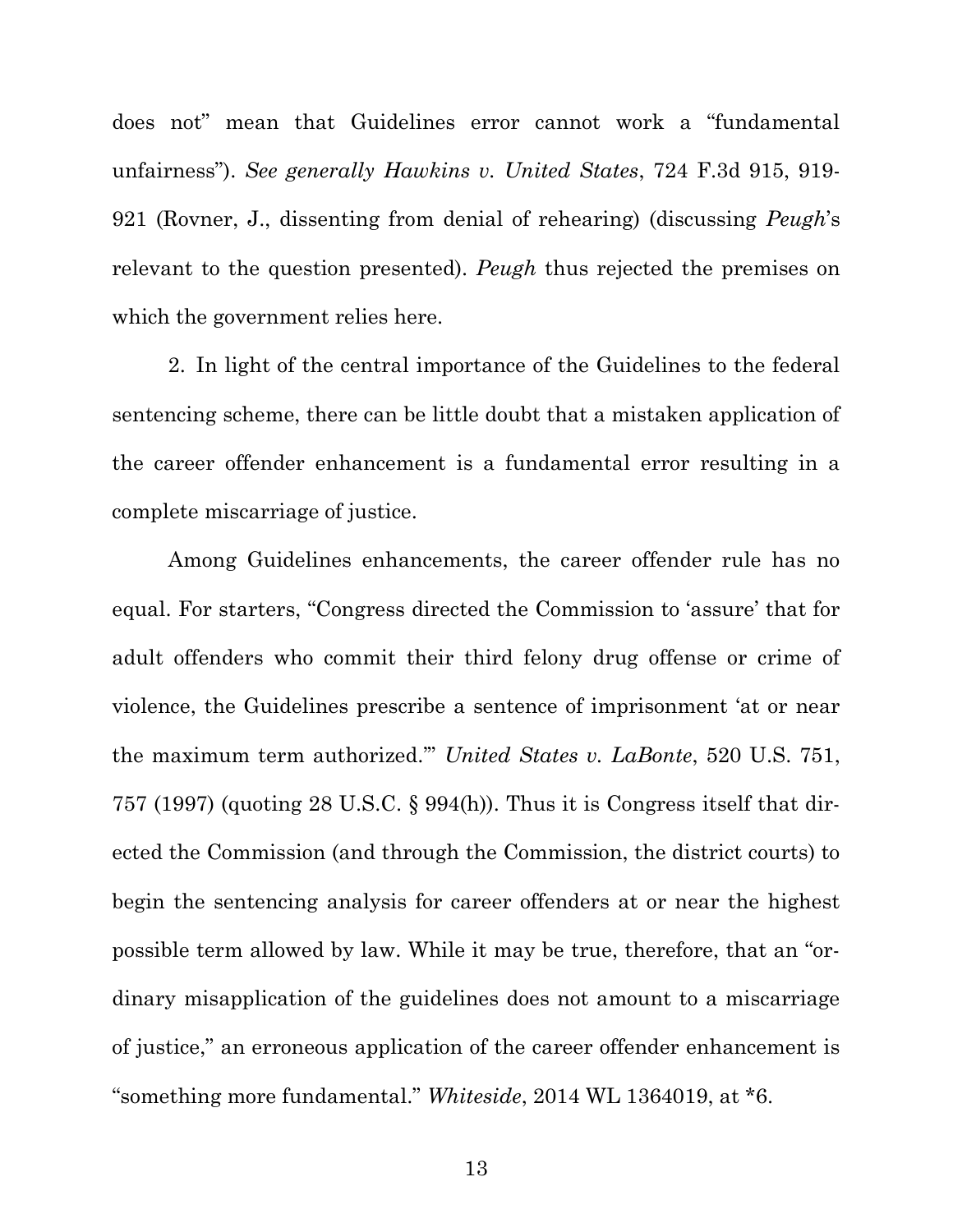The special status of the career offender enhancement is no mere formalism. It "brand[s]" a prisoner "a malefactor deserving of far greater punishment than that usually meted out for an otherwise similarly situated individual who ha[s] committed the same offense," and it "create[s] a legal presumption that [the prisoner should] be treated differently from other offenders because he belong[s] in a special category reserved for the violent and incorrigible." *Narvaez v. United States*, 674 F.3d 621, 629 (7th Cir. 2011). Thus, it imposes a "particularly severe punishment" (*Buford v. United States*, 532 U.S. 59, 60 (2001)) that is "far from ordinary" (*Whiteside*, 2014 WL 1364019, at \*9).

The resulting impact is real and measurable. According to the Commission, prisoners sentenced as career offenders receive sentences that, on average, are nearly *double* the sentences of prisoners with the *same* criminal history category but not subject to the enhancement. *See 2013 Sourcebook of Federal Sentencing Statistics*, Table 14.

This case is no exception. "[T]he sentencing judge told Spencer that [his] career offender designation essentially doubled his sentence to 151 months" from a non-enhanced range of 70 to 87 months. *Spencer*, 727 F.3d at 1089. There is therefore no serious question that that Spencer and others like him, erroneously subject to the career offender enhancement, are serving substantially longer sentences and are subject to far greater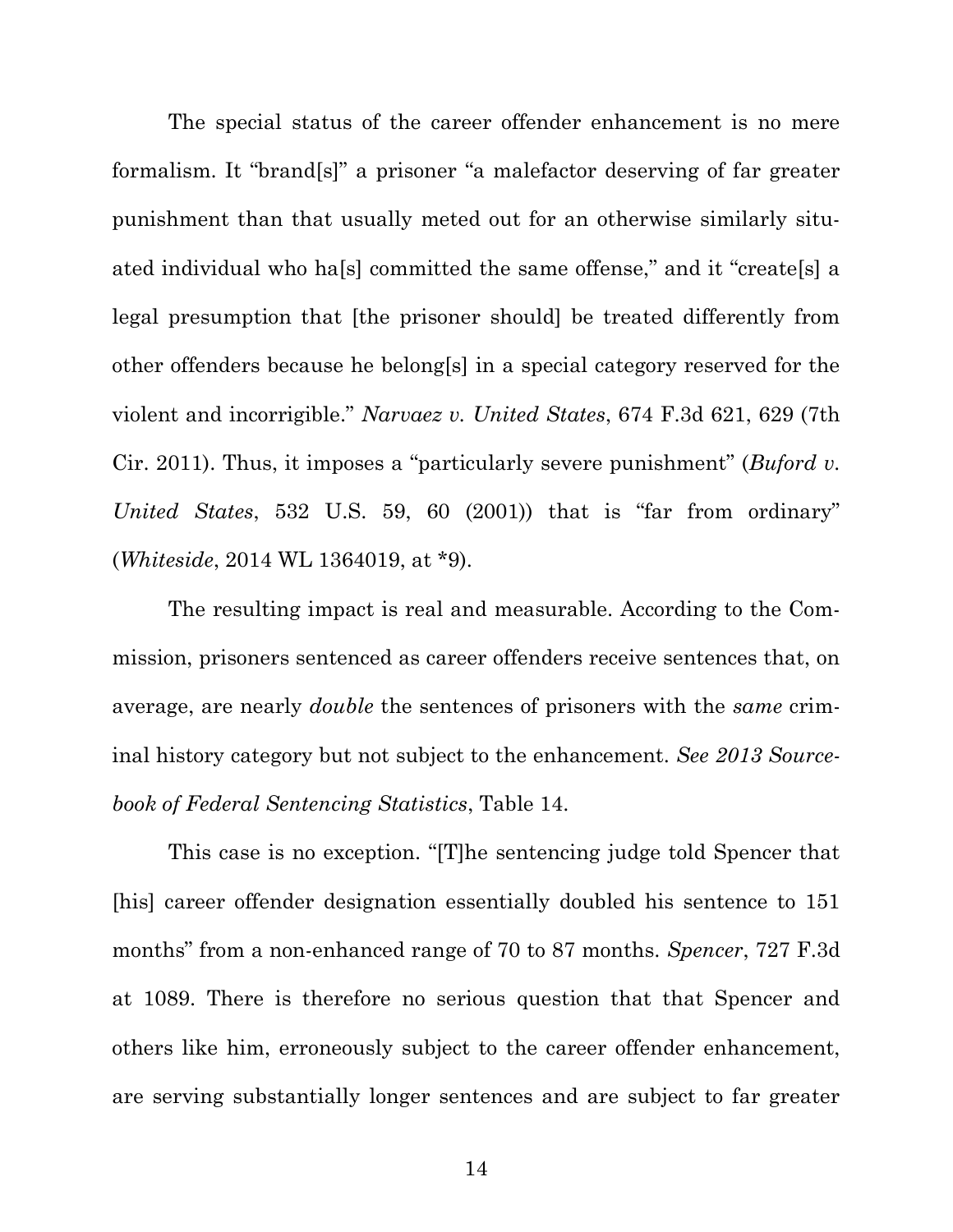stigma, than the law contemplates they should be. It is hard to imagine a "clear[er] injustice." *Whiteside*, 2014 WL 1364019, at \*11.

3. In response, the government asserts that the question "[w]hether or not the sentencing judge would have imposed the same sentence [absent the erroneous enhancement] is beside the point" because the "inquiry is an objective one that asks whether the court exercising discretion within the same statutory range *could* have reimposed the same sentence, not whether a particular judge *would* have done so." Gov't Petn. 8. But the government tellingly fails to cite a single case for its "objective" inquiry approach—and that is because it cannot.

The fact is, even a sentence that is beneath the statutory maximum can be unlawful. Because *any* sentence may yet reflect "a clear error of judgment," for example, "an appellate court may still overturn" a sentence on the basis that is "substantively unreasonable," even when it is below the statutory maximum—and, indeed, even when it is within the Guidelines range. *Irey*, 612 F.3d at 1188. And apart from substantive unreasonableness, "[a] sentence may be unreasonable if it is the product of a procedure that does not follow *Booker*'s requirements, *regardless of the actual sentence*." *United States v. Hill*, 643 F.3d 807, 880 (11th Cir. 2011) (emphasis added) (quoting *United States v. Hunt*, 459 F.3d 1180, 1182 n.3 (11th Cir. 2006)).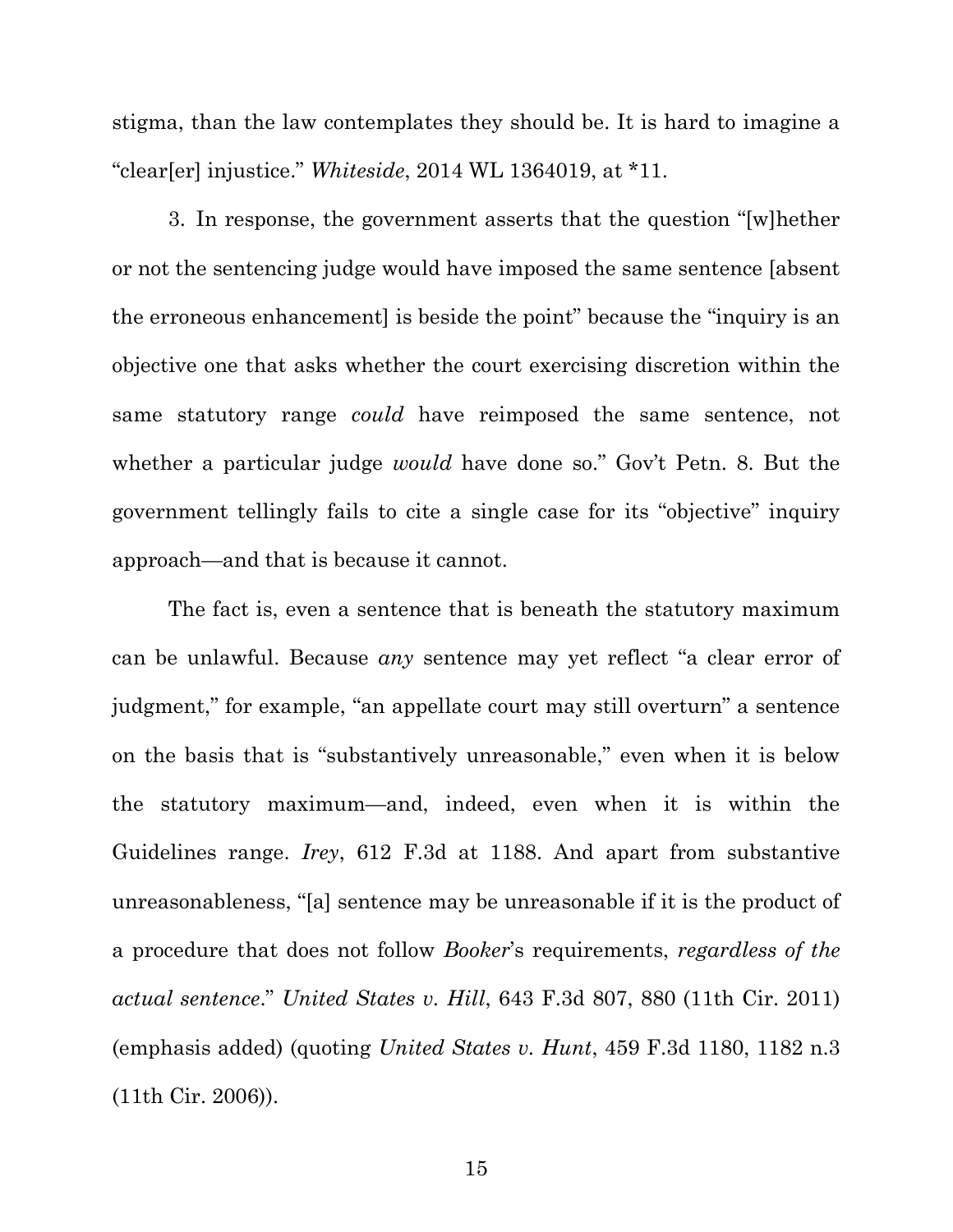That is just as true under Section 2255's "miscarriage of justice" standard of as it is under the standard of review on direct appeal. Again, as *Peugh* makes clear, a sentence predicated upon a miscalculated Guidelines range can violate "fundamental fairness" even when the violation does not "increase the maximum sentence for which a defendant is eligible." *Peugh*, 133 S. Ct. at 2081, 2085. The Supreme Court thought this proposition so obvious that, in *Johnson*, it took for granted that "a defendant given a sentence enhanced [under U.S.S.G. § 4B1.1] for a prior conviction" could "challenge the federal sentence under § 2255" in circumstances similar to those presented here. *Johnson v. United States*, 544 U.S. 295, 303 (2005). The government has no persuasive response to these essential points.<sup>4</sup>

## **B. Practical considerations favor the panel's opinion**

As a fallback, the government asserts that there is "no principled basis" for distinguishing between fundamental defects like misapplied

<sup>&</sup>lt;sup>4</sup> The government is wrong to assert (Gov't Petn. 11) that our argument on this score is "in serious tension" with *Gilbert v. United States*, 640 F.3d 1293 (11th Cir. 2011) (en banc). In *Gilbert*, this Court commented unremarkably—in dictum in a footnote—that the cognizability of "pure *Begay* errors" in Section 2255 petitions *in Armed Career Criminal Act cases* would turn on whether the defendant was "sentenced to a term of imprisonment that exceeded what would have been the statutory maximum without the error." *Id*. at 1319 n.20 (citing 18 U.S.C. § 924(e)(2)(B)). *Gilbert* did not address the applicability of *Begay* in the very different context of a Guidelines-based career criminal enhancement.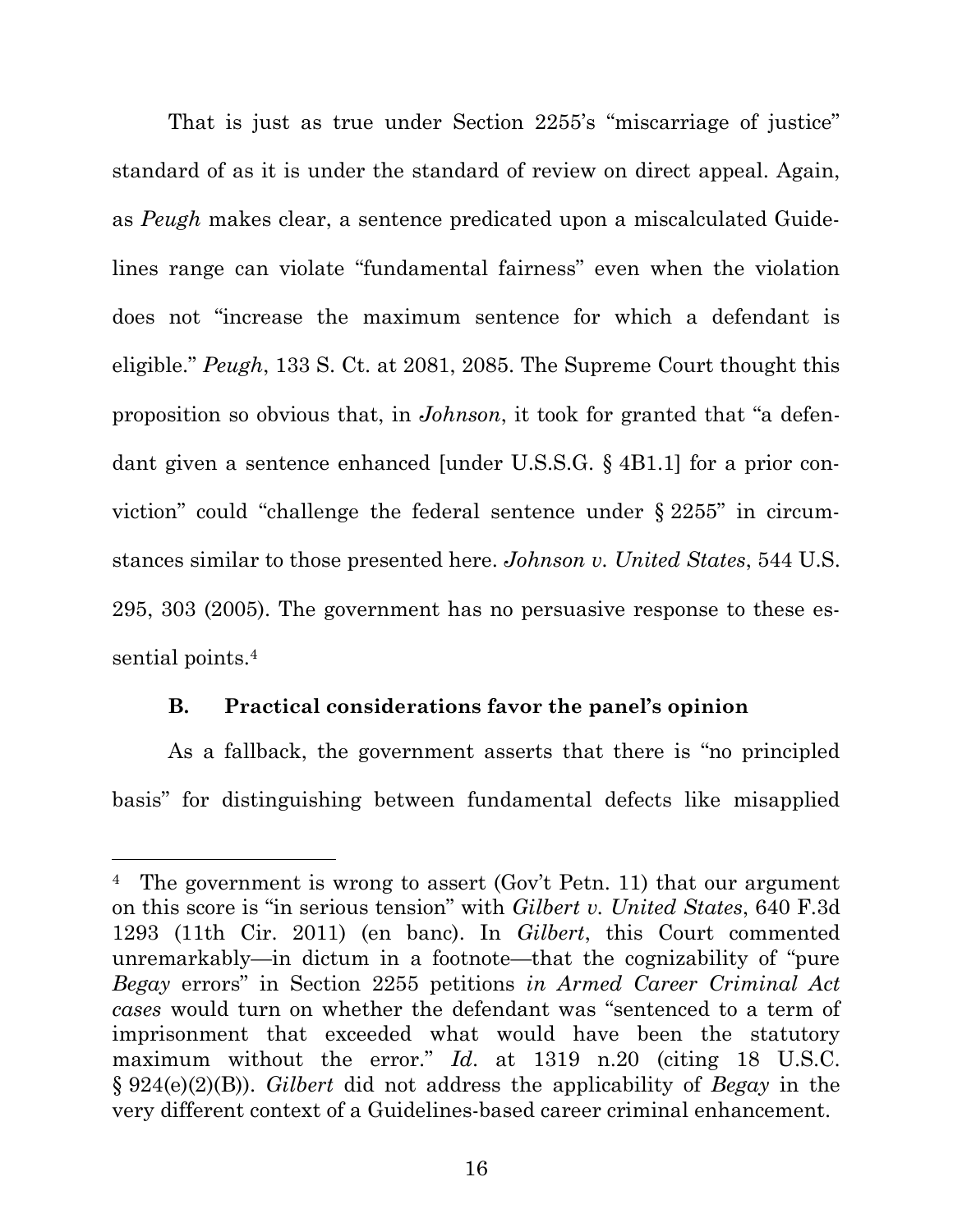career criminal enhancements, on the one hand; and run-of-the-mill Guidelines errors, on the other. *See* Gov't Petn. 13-14. This perceived inability to draw a "stable" line, the government worries, inevitably will open the floodgates to thousands of new habeas petitions, upending the finality of criminal judgments throughout the circuit. *See, e.g.*, *Hawkins*, 706 F.3d at 823-824. The government's concerns are vastly overblown.

1. As an initial matter, the career criminal enhancement has a clear, defining characteristic that sets it cleanly apart from other enhancements: It is the *only* Guidelines provision that (consistent with Congress's directive) uses the statutory *maximum* as the jumping-off point for the sentencing analysis. It is therefore unique not only in its starting point, but also in its near certainty of producing a far greater sentence than any that could reasonably be imposed absent the enhancement. While it may be true that other "guidelines enhancements have dramatic effects" on sentences (Gov't Petn. 13), none shares these characteristics.<sup>5</sup>

<sup>&</sup>lt;sup>5</sup> The amount-of-loss enhancement is particularly weak basis for concern about line-drawing problems in future cases. *See* Gov't Petn. 13. The amount-of-loss enhancement is not a binary rule like the career criminal rule, but a graduated enhancement that uses a 15-stage scale. U.S.S.G. § 2B1.1(b)(1). Although it is theoretically conceivable that a prisoner could be erroneously subjected to a 30-level enhancement, it is not especially practical to think that a defendant would be found by a jury to have caused a loss of "[m]ore than \$400,000,000," while later showing in a Section 2255 habeas petition that the loss was actually "\$5,000 or less." *Id*.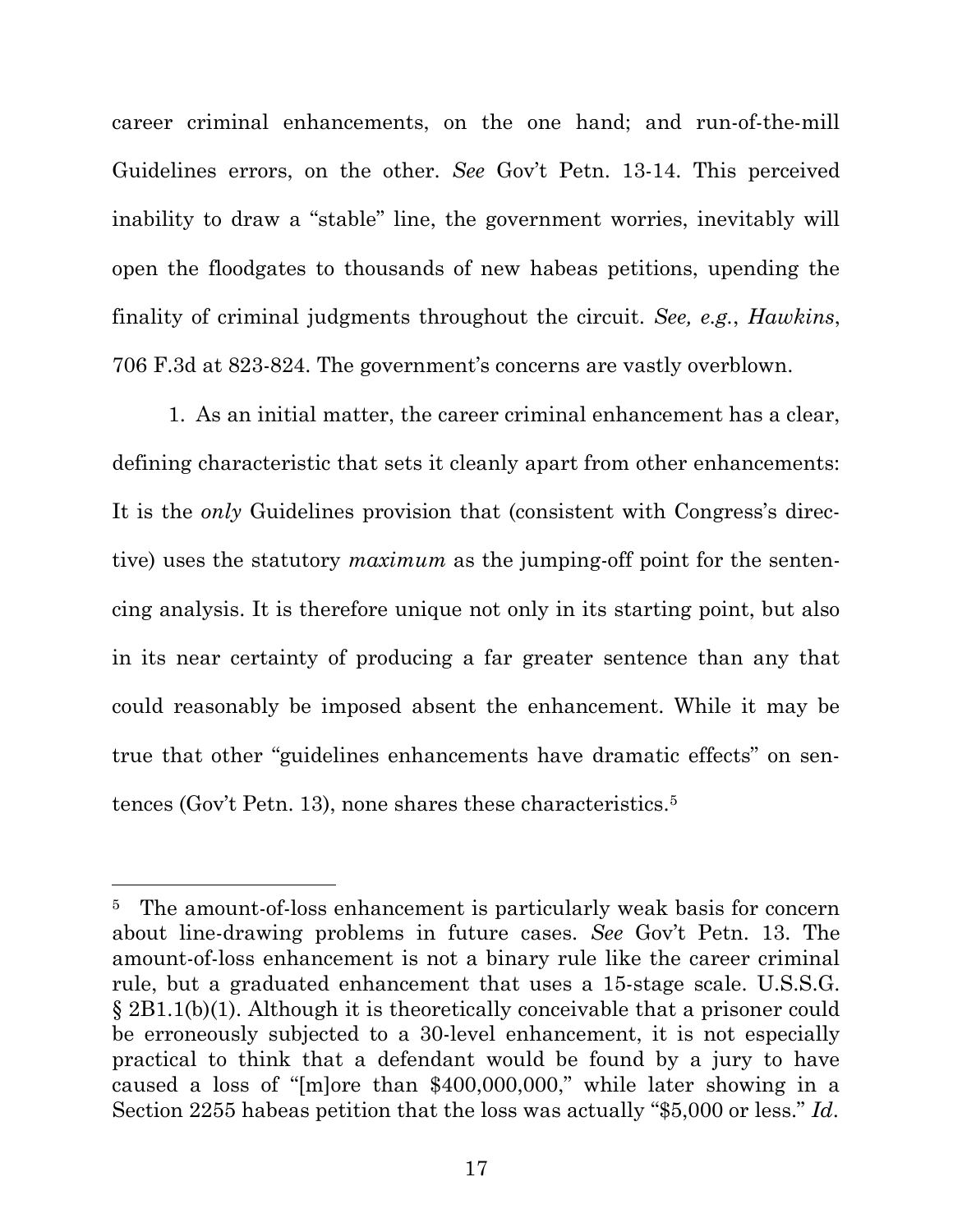Even if the government were right that drawing a line in this case would necessarily require drawing lines in other cases, that is no basis for rejecting the rule that we advocate. Courts are "in the business of drawing lines; that is what [they] do in [deciding cases]." *Pataki v. N.Y. State Assembly*, 824 N.E.2d 898, 913 (N.Y. 2004) (Rosenblatt, J., concurring). The question is simply whether the Court can "draw lines based on reason and principle." *Perodeau v. City of Hartford*, 792 A.2d 752, 773 (Conn. 2002). As we have shown in *this* case, it can. Particularly given the narrow circumstances in which Section 2255 challenges can be brought, there is little doubt that "[t]he floodgates will hold." *Spencer*, 727 F.3d 1091.

2. More general finality concerns provide no basis for alternative concern. True, "[r]ectifying errors [on habeas review] does indeed cause some amount of delay" in the final resolution of criminal cases. *Hawkins*, 724 F.3d at 923 (Rovner, J., dissenting from denial of rehearing). But questions concerning the scope of habeas corpus *always* implicate "balance between correcting unjust error and finality." *Id*. It does no good to invoke finality in vague terms, as though it were an absolute trump card, without explaining how and why the particular rationales that underlie finality *outweigh* basic concern for fairness and justice in the particular circumstances presented. The absence of such explanation with respect to the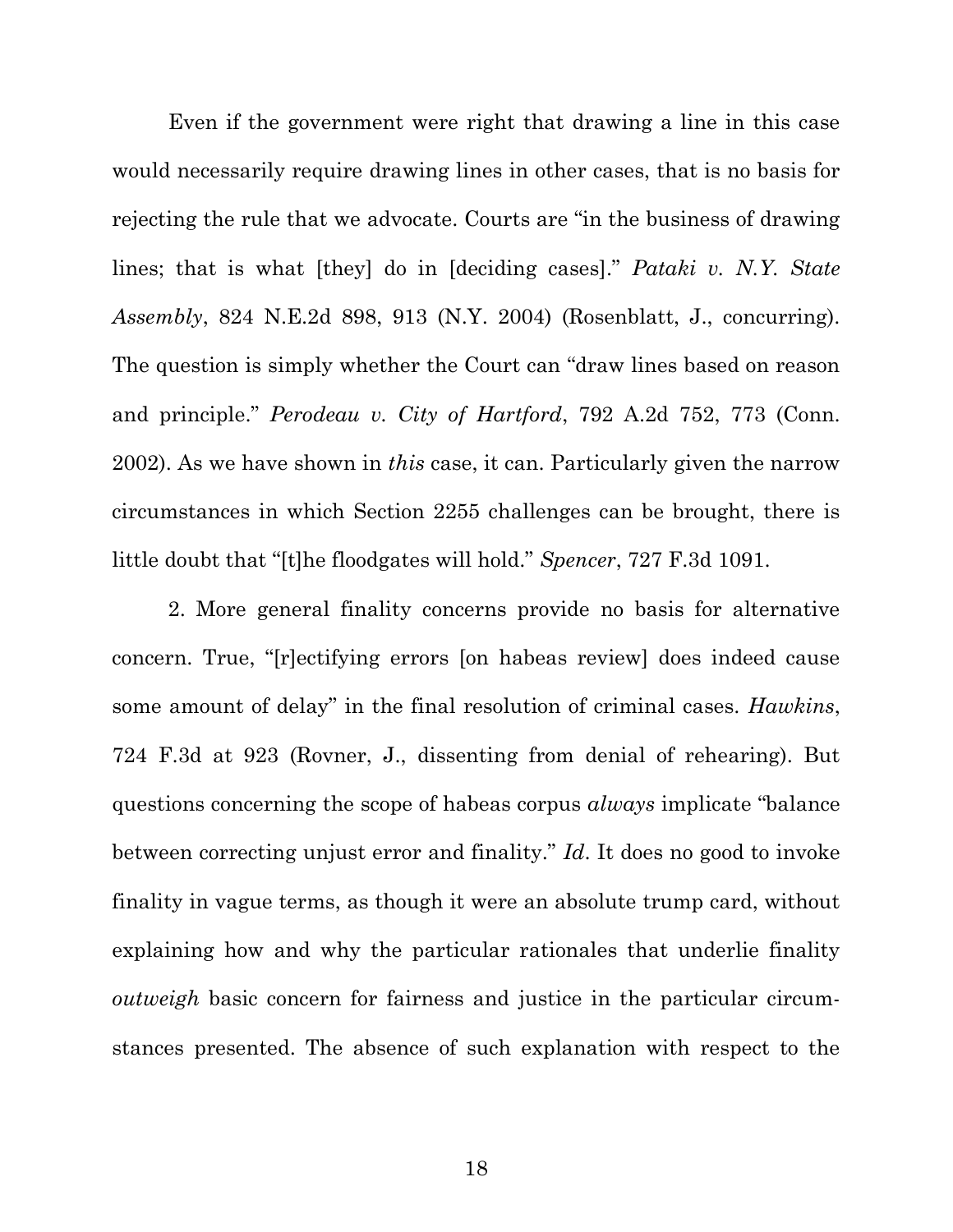question presented here comes as no surprise, however, because in this case, finality is a singularly unpersuasive concern.

Courts "often cite concerns about comity and federalism," for example, "when emphasizing the importance of finality of criminal judgments." Sarah French Russell, *Reluctance to Resentence: Courts, Congress, and Collateral Review*, 91 N.C. L. Rev. 79, 146 (2012). But, unlike in Section 2254 cases applicable to state-court convictions, "[c]oncerns about comity and federalism are entirely absent when a federal court reviews its own judgment in a § 2255 proceeding." *Id*.

Proponents of finality also often "point to a concern about preservation of judicial and other resources." Russel, *supra*, at 146. But on that score, too, "a habeas petition seek[ing] merely a correction of a sentence" presents far "less of a concern about draining resources" because "a court can correct a sentence [relatively] efficiently," and "shortening a sentence means saving money that would otherwise have been spent on incarceration." *Id*.; *see also generally id*. at 146-152 (fuller discussion).

Staleness of evidence, another factor often cited in favor of respecting finality, likewise is of limited relevance here: Section 2255 proceedings "tend to occur [relatively] close[] in time to the original conviction." Russel, *supra*, at 152. And, in any event, "[w]ith *Begay*-type claims, staleness of evidence is of minimal concern" because a sentencing court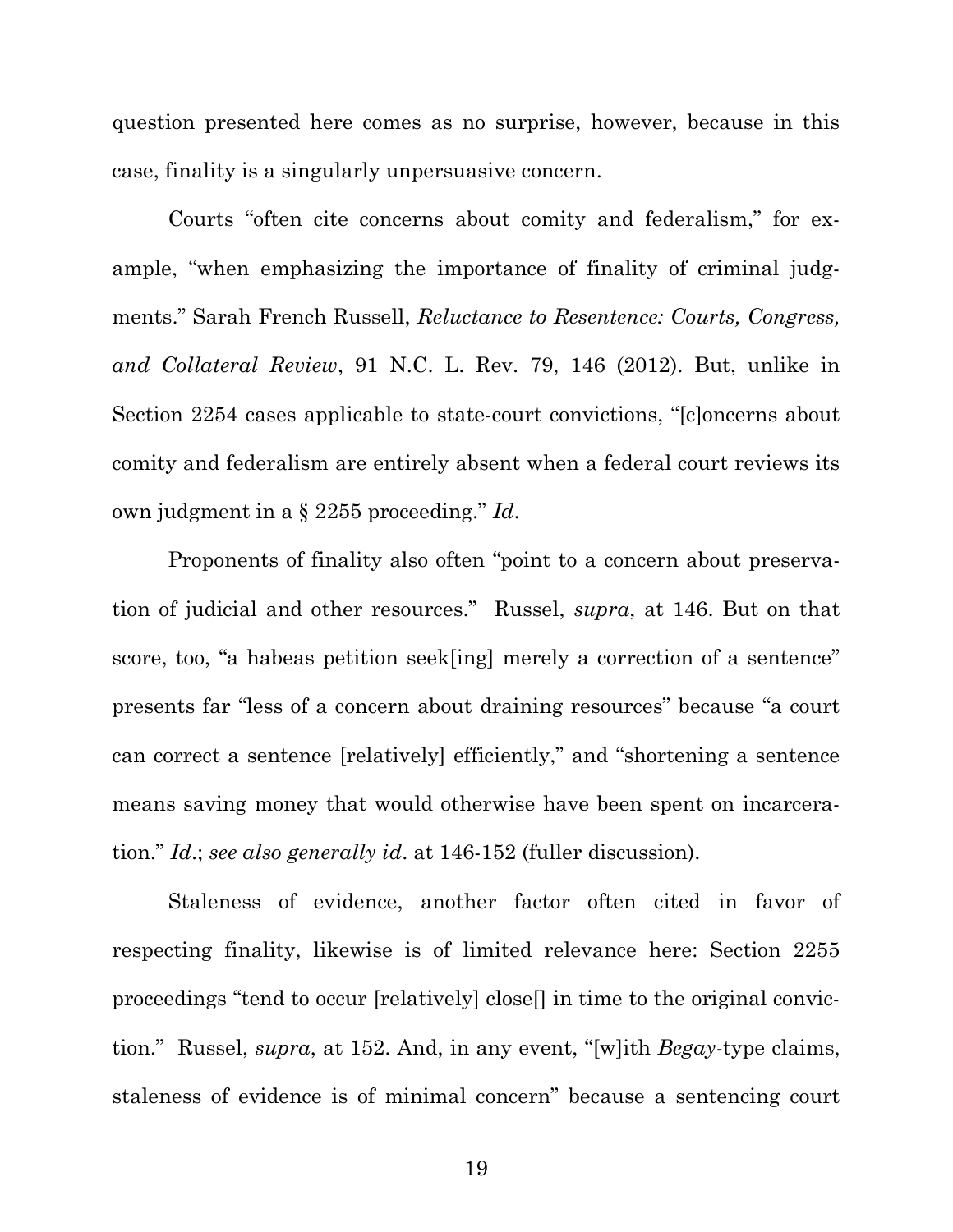may look only to *Shepard*-type "records from a prior court proceeding," which are "set in stone." *Id*.; *cf. Shepard v. United States*, 544 U.S. 13 (2005). Stones don't go stale.

Similarly, concern that lack of finality will "undermine[] . . . deterrence" is "particularly weak in the context of the correction of sentencing errors" because "[s]hortening a sentence will not tell would-be criminals that they might get off scott-free from their criminal act[s]." Russel, *supra*, at 154.

"[H]arm to victims from a lack of finality" is also "less concerning" with respect to collateral sentencing challenges because, even when they succeed, "the conviction [itself] will still stand," and very often, "the defendant will . . . not be immediately released." Russel, *supra*, at 155. In any event—with respect to Section 2255—a majority of federal convictions are for victimless crimes like drug and immigration offenses. *Id*.

Nor is the "psychological benefit to society" from finality a compelling consideration here. The dissenting judge in *Whiteside* worried, for example, that permitting challenges like Spencer's here will "reduce[] public confidence in our criminal-justice system" by "keep[ing] convictions and sentences in [perpetual] legal limbo." 2014 WL 1364019, at \*25 (Wilkinson, J., dissenting). The precise opposite is true: It does nothing to "build[] confidence in our criminal justice system" to "tell a man he must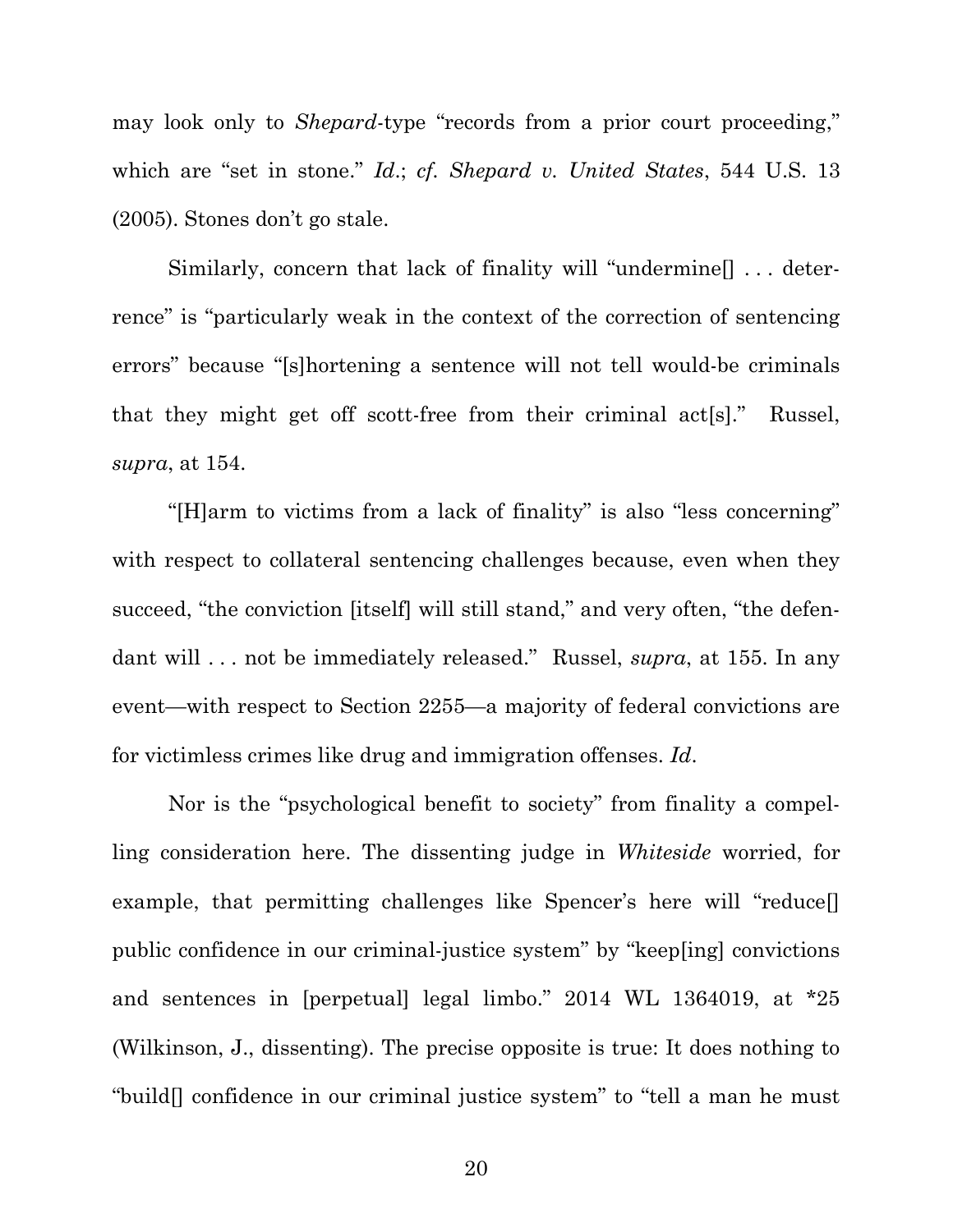sit in the penitentiary for years beyond the sentence that a proper application of the law would have imposed." *Gilbert v. United States*, 640 F.3d 1293, 1334 (11th Cir. 2011) (en banc) (Martin, J., dissenting). Simply put, "[m]aking people serve unjust sentences is unlikely to promote [society's] respect for the law." Russel, *supra*, at 154.

Perhaps it is true, at the most general level, "that without finality there can be no justice." *Gilbert*, 640 F.3d at 1337 (Hill, J., dissenting). "But it is equally true that, without justice, finality is nothing more than a bureaucratic achievement." *Id*. In a case like this one, an unexplained resort to ambiguous notions of finality simply "[cannot] outweigh the plain injustice that would result from denying the petitioner what he seeks, which is only a chance to be sentenced according to the factors that everyone agrees should apply." *Whiteside*, 2014 WL 1364019, at \*11.

3. One final point bears emphasis. Putting aside finality and fairness for the moment, "it is unquestioned that uniformity remains an important goal of sentencing" and that the courts should strive "to avoid excessive sentencing disparities." *Kimbrough v. United States*, 552 U.S. 85, 107 (2007). It is equally unquestioned that "avoid[ing] unwarranted sentencing disparity" means sentencing "criminal defendants in other cases who were convicted of similar crimes" to *similar sentences*. *McQueen*, 727 F.3d at 1160.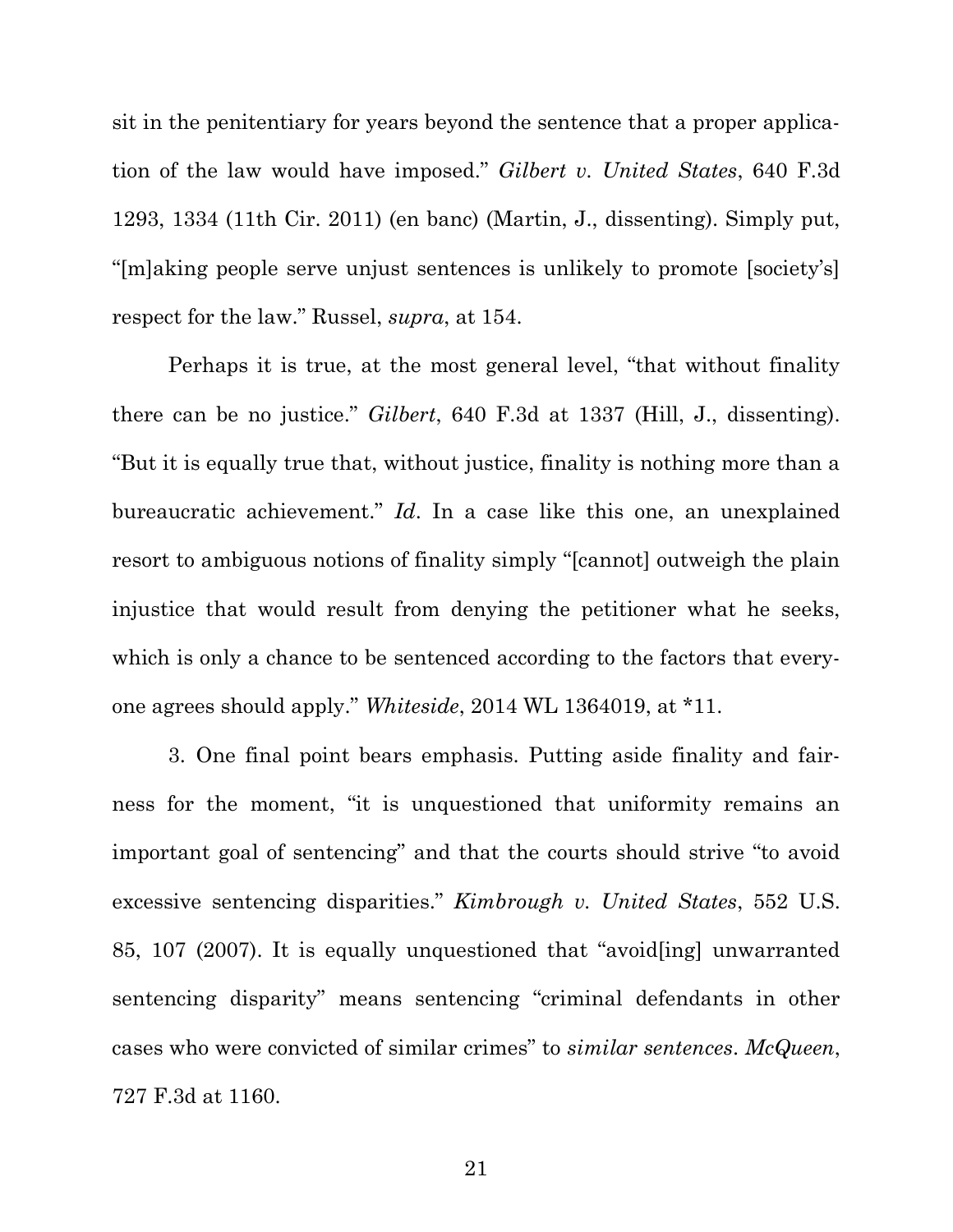After *Begay*, defendants who committed the same crime as Spencer, under the same circumstances as he, generally would be sentenced to about *half* the term of imprisonment as Spencer received. Allowing Spencer's improperly-enhanced sentence to stand in the name of finality would therefore undermine not only fairness, but also Congress's goal "[w]ith the Sentencing Reform Act . . . to achieve both increased sentencing uniformity and greater honesty by 'mak[ing] all sentences basically determinate.'" *Barber v. Thomas*, 560 U.S. 474, 482 (2010). That alone is as equally compelling a consideration as AEDPA's purpose "to ensure greater finality of state and federal court judgments in criminal cases." *Gilbert*, 640 F.3d at 1311.

In sum, the career offender enhancement is special. It is mandated by statute, refers as a starting point to the statutory maximum, and is uniquely severe in consequence. Indeed, it typically leads to a *doubling* of a prisoner's sentence. Its erroneous application therefore works a complete miscarriage of justice cognizable in a Section 2255 petition for habeas corpus. Recognizing as much does little to offend the animating principles underlying finality, while doing much to protect against fundamental unfairness. The panel was therefore correct to hold that a misapplied career offender enhancement "presents [an] exceptional circumstance[]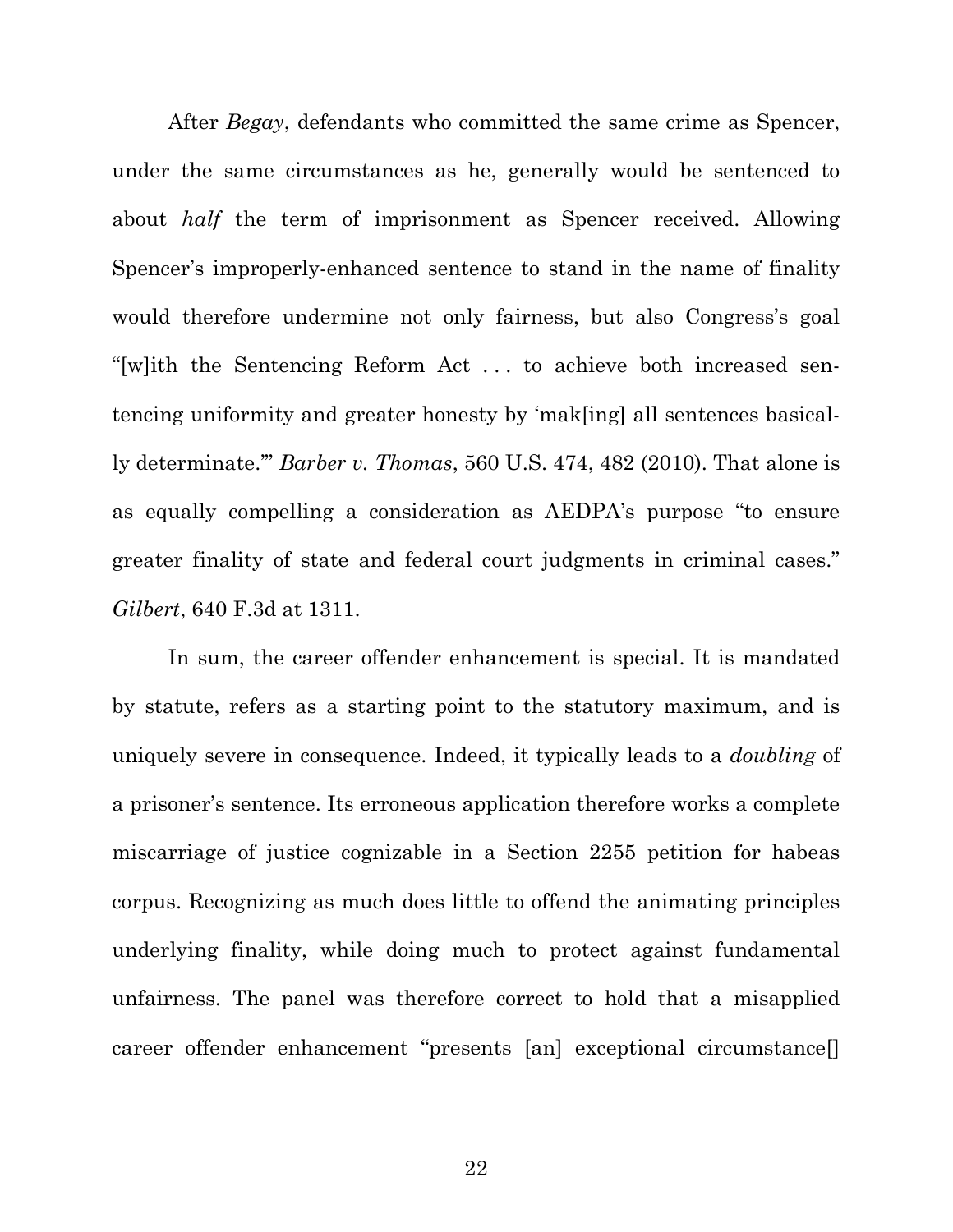where the need for the remedy afforded by the writ of habeas corpus is apparent." *Spencer*, 727 F.3d at 1100.

## **II.** *BEGAY* **APPLIES RETROACTIVELY TO A SECTION 2255 PETITION ALLEGING AN ERRONEOUS CAREER OFFENDER ENHANCEMENT**

The question remains whether *Begay* is retroactively applicable to collateral attacks on mistaken career criminal sentencing enhancements. There are "two exceptions" to the general rule that, when the Supreme Court announces a new rule, "'a person whose conviction is already final may not benefit from the decision in a habeas or similar proceeding.'" *Bryant v. Warden, FCC Coleman-Medium*, 738 F.3d 1253, 1277 (11th Cir. 2013) (quoting *Chaidez v. United States*, 133 S. Ct. 1103, 1107 (2013)). *First*, "In lew *substantive* rules generally apply retroactively' on collateral review, including 'decisions that narrow the scope of a criminal statute by interpreting its terms.'" *Bryant*, 738 F.3d at 1277 (quoting *Schriro v. Summerlin*, 542 U.S. 348, 351 (2004) (emphasis added)). *Second*, the courts must give "give retroactive effect to . . . watershed rules of criminal *procedure* implicating the fundamental fairness and accuracy of the criminal proceeding." *Schriro*, 542 U.S. at 352 (emphasis in *Schriro*) (quoting *Teague v. Lane*, 489 U.S. 288, 311 (1989)).

What "the terms 'substance' and 'procedure' . . . mean in a particular context is largely determined by the purposes for which the dichotomy is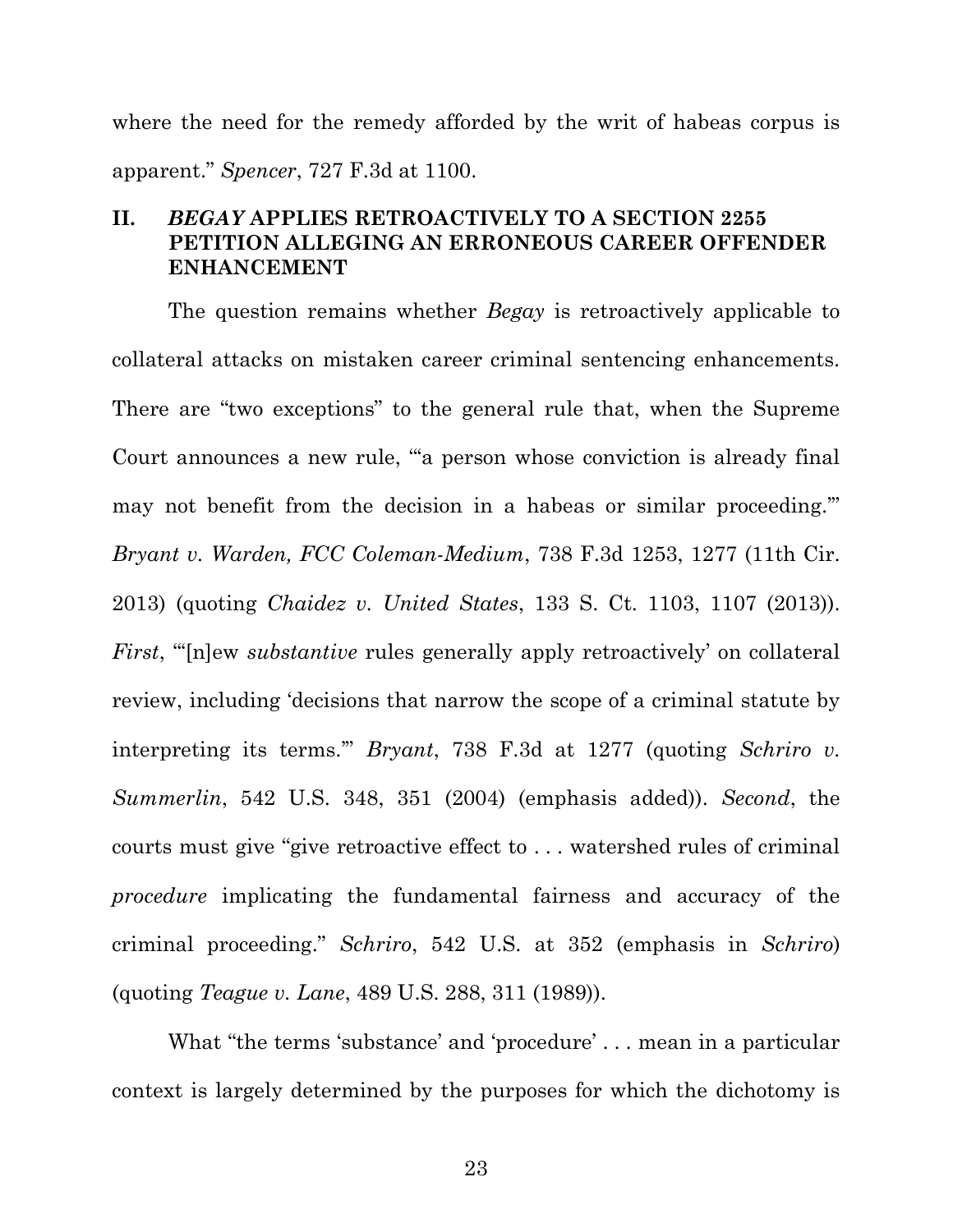drawn." *Sun Oil Co. v. Wortman*, 486 U.S. 717, 726 (1988). In the context of the retroactive applicability of changes in the law to habeas petitions, that purpose is to differentiate those rules that "necessarily carry a significant risk that a defendant ... faces a punishment that the law cannot impose upon him" (*Bryant*, 738 F.3d at 1277 (emphasis omitted)) from those that regulate "only the manner of determining a defendant's sentence" and thus have only a "speculative connection . . . to the receipt of a lesser sentence" (*In re Morgan*, 717 F.3d 1186, 1189-1190 (11th Cir. 2013) (opinion of Pryor, J.)). Whereas collateral review in light of new *substantive* rules is certain to serve the interests of justice, "it makes sense *not* to require the [courts] to expend resources on ... new sentencing proceedings every time that the Supreme Court announces a new procedural rule." *Morgan*, 717 F.3d at 1190 (emphasis added).

1. Before explaining why *Begay* in particular represents a substantive change in the law, a point of clarification is warranted. The substantive-procedural distinction in this case is complicated by the framework applicable on direct appellate review of a federal sentence. According to that framework, "a sentence may be reviewed for procedural *or* substantive unreasonableness." *United States v. Barrington*, 648 F.3d 1178, 1194 (11th Cir. 2011) (emphasis added) (quoting *United States v. Ellisor*, 522 F.3d 1255, 1273 (11th Cir. 2008)). And ordinarily, "an error in the Guide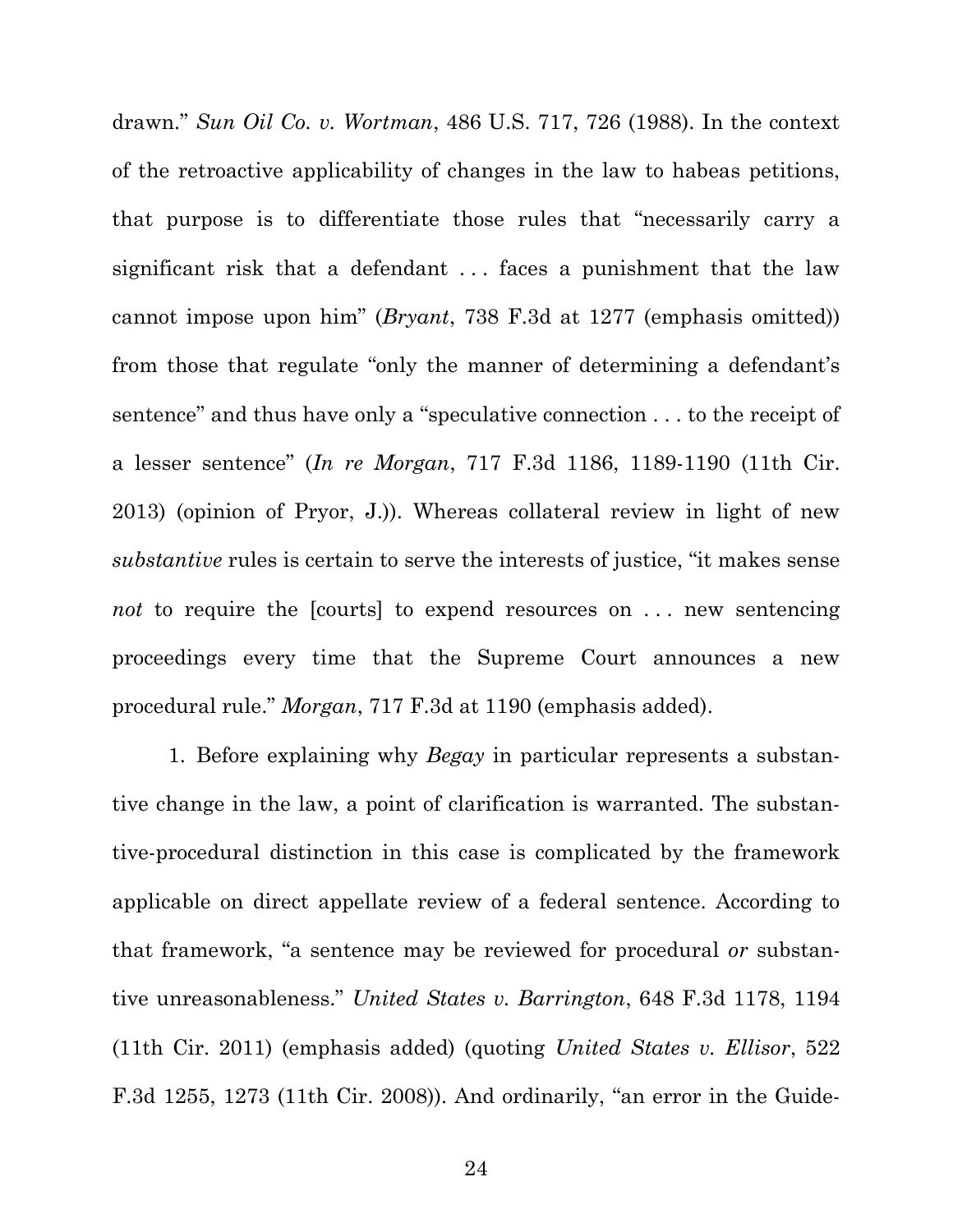lines calculation renders a sentence *procedurally* unreasonable." *United States v. Palomino Garcia*, 606 F.3d 1317, 1337 (11th Cir. 2010) (emphasis added). *See also Peugh*, 133 S. Ct. at 2080 ("Failure to calculate the correct Guidelines range constitutes procedural error."). That general rule has lead some courts to conclude that any change in the law concerning the Guidelines is necessarily procedural for purposes of Section 2255 retroactivity, as well. *See Hawkins*, 724 F.3d at 917 (opinion of Posner, J.). That is manifestly incorrect.

The Guidelines, which govern every aspect of federal sentencing proceedings, comprise both substantive *and* procedural rules. The procedural elements of the Guidelines are those that, as we have said, regulate "the *manner* of determining a defendant's sentence" (*Morgan*, 717 F.3d at 1196 (emphasis added))—for example, by regulating the order in which sentencing courts must consider the relevant factors  $(\S 1B1.1(a))$ , the methods by which they calculate criminal history categories and offense levels (§ 1B1.3)), the minimum contents of presentencing reports (§ 6A1.1), and the type and timing of notice required for departures from the Guidelines range (§ 6A1.4). Judicial decisions construing these provisions, which affect only the *process* by which the Guideline's are applied, constitute procedural rules.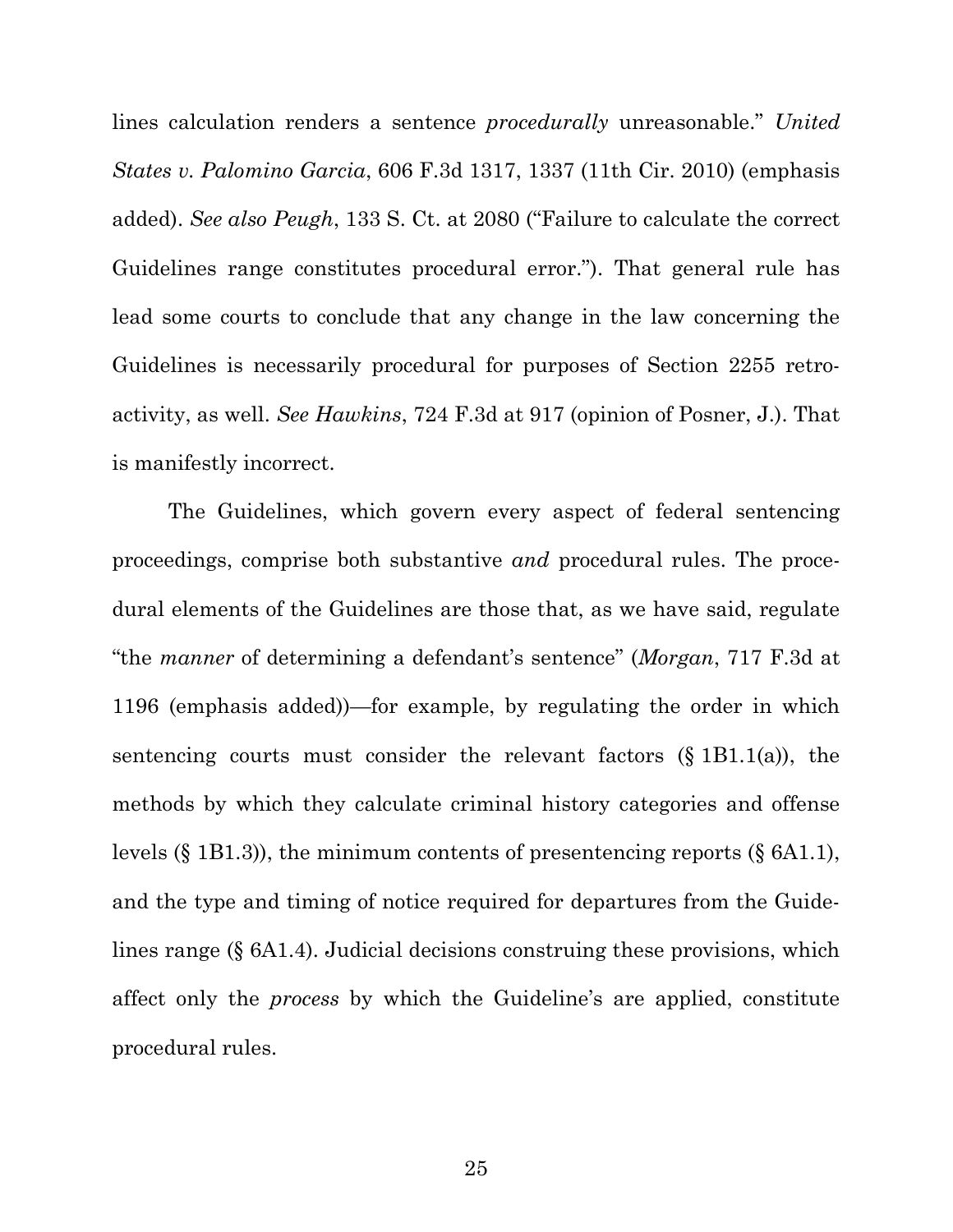The *substantive* Guidelines rules, by contrast, are those that actually "alter" the Guidelines range to which a particular prisoner is subject. *Schriro*, 542 U.S. at 353. They include, for example, rules setting base offense levels for particular crimes—like the rule that the offense level for unlawful transportation of explosives is twelve  $(\S 2K1.3(a)(5))$  and the level for aiding and abetting is the same as that for the underlying offense  $(\S$  2X2.1). They also include the career criminal enhancement  $(\S$  4B1.1), which increases the offense level and criminal history category for those who have committed two or more drug trafficking offenses or crimes of violence. True, the sentencing ranges that these substantive rules produce are not binding; but they *are* "the lodestone," "anchor," and "benchmark" for all federal sentencing decisions. *Peugh*, 133 S. Ct. at 2083-2084, 2087. To say they are merely procedural is to close one's eyes to reality.

That certain elements of the Guidelines are substantive—and that judicial decisions construing them likewise are substantive—is proven beyond a doubt by *Peugh* itself. It is settled that mere procedural rules do not raise *ex post facto* concerns; only substantive rules do. "Because rules of procedure regulate secondary rather than primary conduct, the fact that a new procedural rule [is] instituted after the conduct giving rise to the suit does not make application of the rule at trial retroactive." *Landgraf v. USI Film Prods.*, 511 U.S. 244, 275 (1994). Thus "the *Ex Post Facto*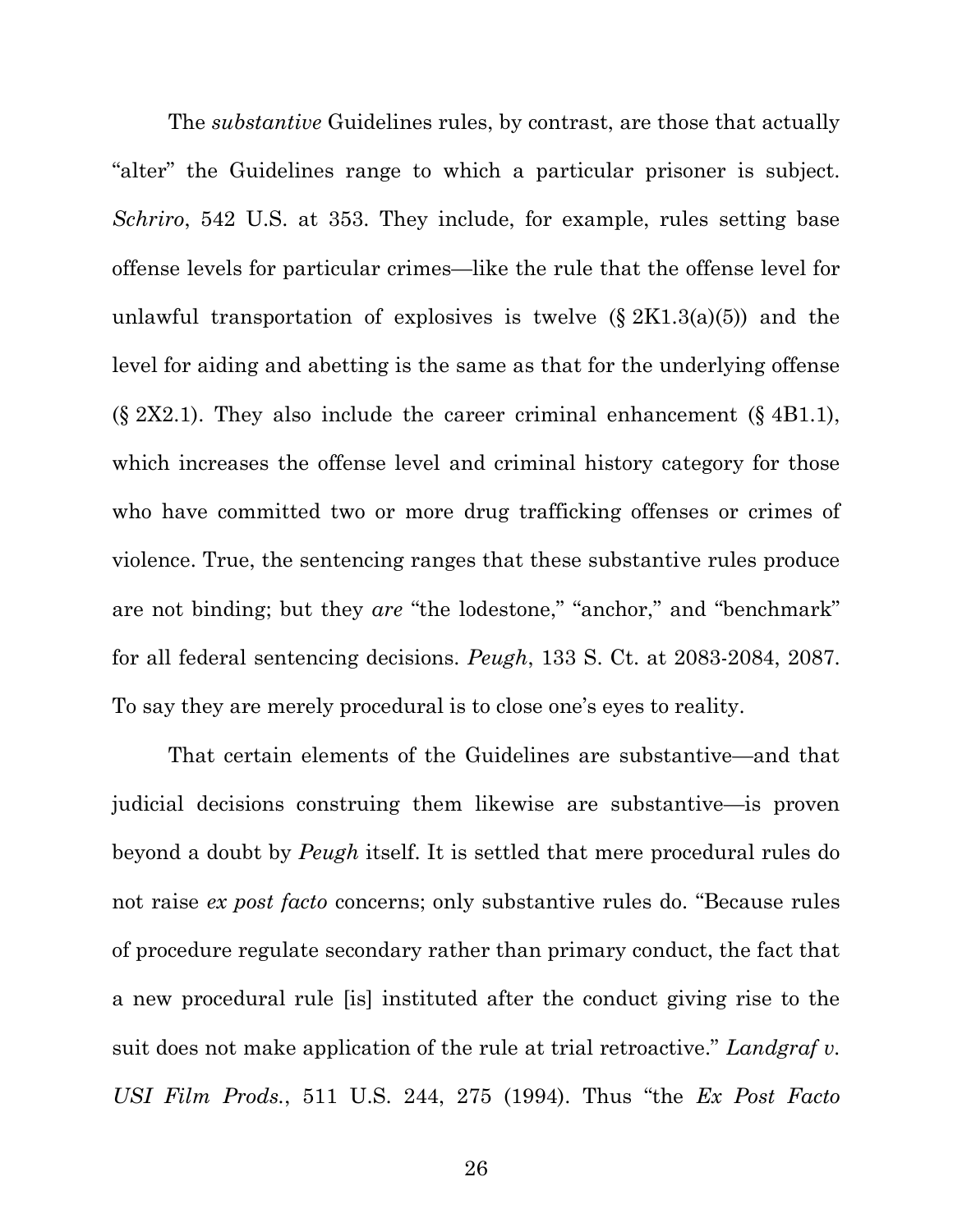Clause" does not prohibit application of "intervening procedural changes even if application of the new rule operate[s] to a defendant's disadvantage in the particular case." *Id*. at 275 n.28. The upshot is clear: Because the Supreme Court held in *Peugh* that retroactive application of the Guidelines *can* violate the *Ex Post Facto* Clause, it necessarily also held that the particular provisions of the Guidelines that dictate sentencing ranges are *substantive*. Their retroactive application would not otherwise violate the Constitution.

Nothing in the standard by which sentences are reviewed on direct appeal suggests otherwise. That an error in the Guidelines calculation renders a sentence "procedurally unreasonable" on direct appeal means only that an error in the Guidelines calculation is a *per se* reversible procedural error, *regardless* whether the resulting sentence *also* is substantively unreasonable. Thus, no matter that "the first *procedural* step any sentencing court must take is to correctly calculate the proper Guidelines range," an incorrect Guideline calculation can *also* lead to a "subsequent substantive error" that is "redressable retroactively." *Hawkins*, 724 F.3d at 922 (Rovner, J., dissenting from denial of rehearing) (emphasis added).

2. This Court already has held that *Begay* announced a retroactively applicable substantive rule, as applied to prisoners convicted under the Armed Career Criminal Act. *See Bryant*, 738 F.3d at 1276-1278. For the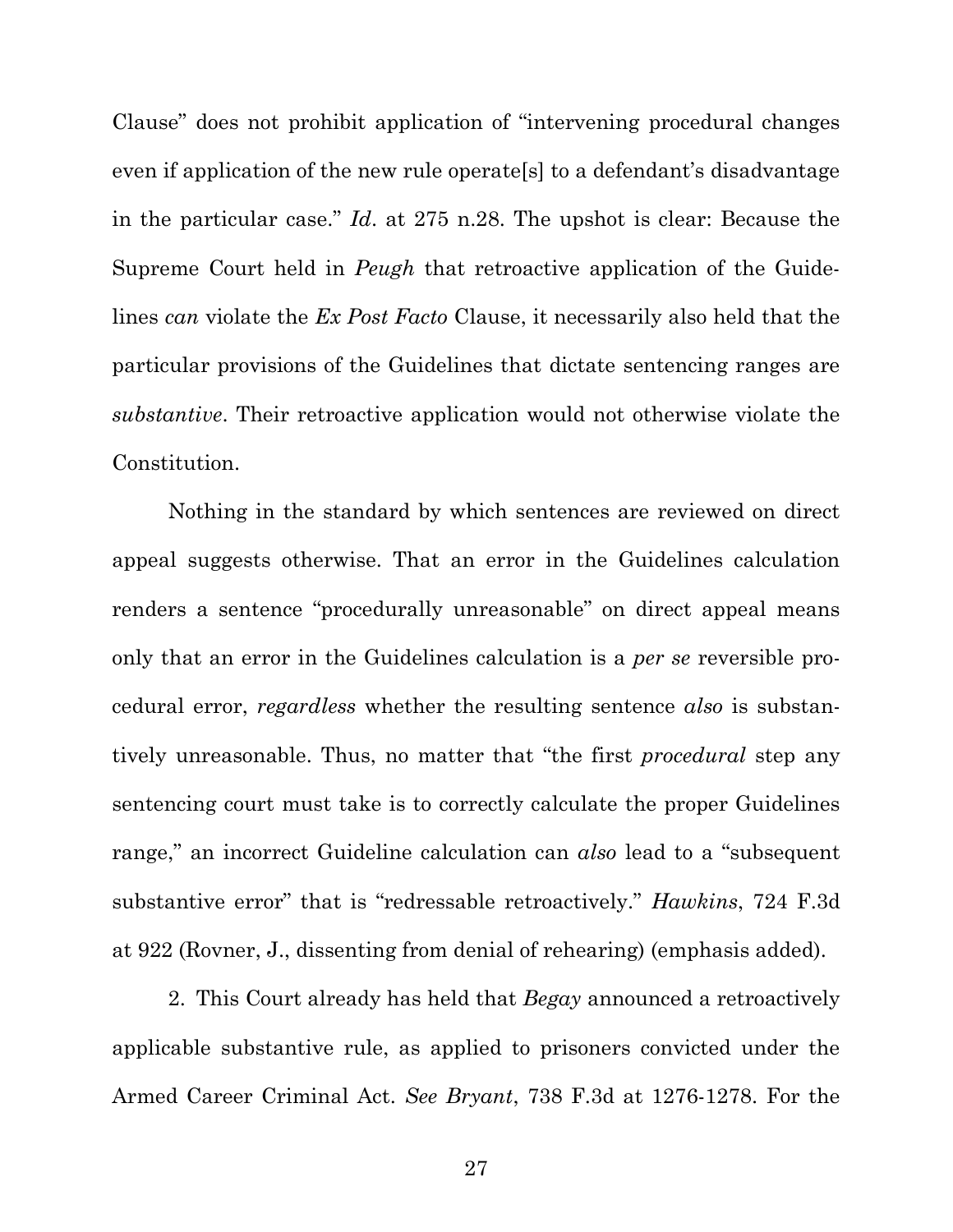same reasons, *Begay* is a substantive rule retroactively applicable to career offender enhancements under the Guidelines: Proper application of the *Begay* rule to sentences that otherwise would not be subject to the career offender enhancement directly "alters" the presumptively reasonable (*Peugh*, 133 S. Ct. at 2081) Guidelines range.

As we have said, moreover, sentences erroneously enhanced by the career offender rule depart by definition so far from the correct Guidelines range, it virtually *always* will amount to a substantively unreasonable sentence that would be reversed on appeal *as a violation of the law*. That is a "necessar[y]" connection, not a "speculative" one. *Morgan*, 717 F.3d at 1190 (opinion of Pryor, J.). Declining to apply *Begay* retroactively in Guidelines cases thus "necessarily carr[ies] a significant risk that a defendant [will] . . . face[] a punishment that the law cannot impose" (*id*. (quoting *Schriro*, 542 U.S. at 352)), which is the precise definition of a substantive rule.

There is yet further evidence that the error corrected by *Begay* is a substantive one. A prisoner convicted of a cocaine base offense and sentenced as a *non*-career criminal offender "might now be entitled to a two level reduction in his offense level" "under Amendment 706" to the Guidelines. *Gilbert v. United States*, 609 F.3d 1159, 1163, *vacated on grant of rehearing en banc*, 625 F.3d 716 (11th Cir. 2010). But a prisoner convicted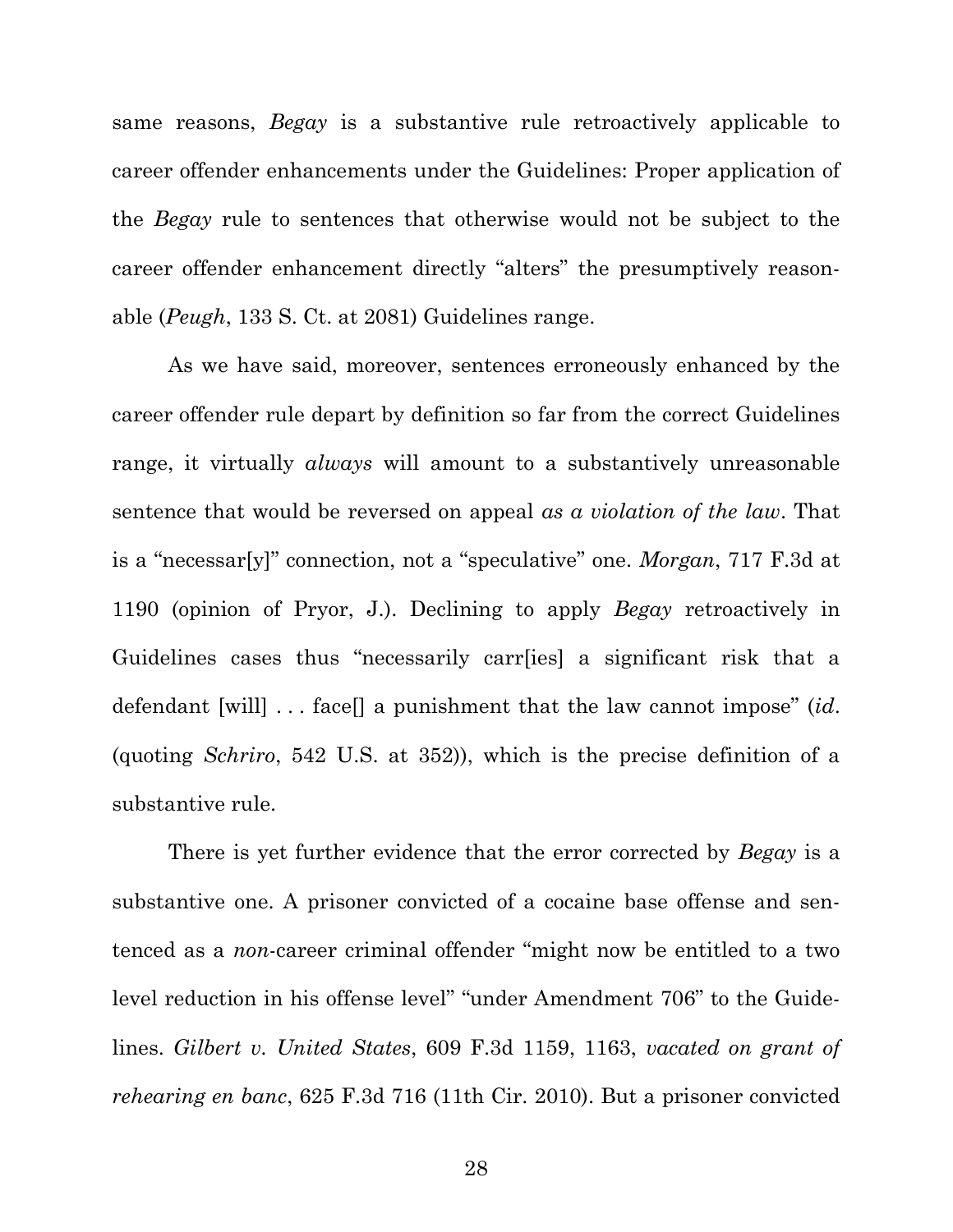of the same crime and erroneously sentenced as a career offender is not. *Id*. Thus, sentences improperly enhanced by the career offender rule create a "class of persons" (*Bryant*, 738 F.3d at 1277) who not only have been unlawfully branded "malefactor[s] deserving of far greater punishment," and wrongfully placed in "a special category reserved for the violent and incorrigible" (*Narvaez*, 674 F.3d at 629), but also are categorically excepted from entitlement to the benefit of changes to the Guidelines like Amendment 706. That, too, indicates that *Begay* is substantive.<sup>6</sup>

### **CONCLUSION**

The panel's opinion should be upheld, the order dismissing Spencer's habeas petition should be vacated, and the case should be remanded for resentencing in light of *Begay*.

<sup>6</sup> Even if *Begay* were merely procedural, it *still* would apply retroactively as a watershed rule. "In order to qualify as watershed," a new procedural rule "must be necessary to prevent 'an impermissibly large risk'" of unlawful confinement and "alter our understanding of the bedrock procedural elements essential to the fairness of a proceeding." *Whorton v. Bockting*, 549 U.S. 406, 418 (2007). Both of those conditions are met here. The *Begay* rule is not merely a rule "aimed at improving the accuracy of trial" or "directed toward the enhancement of reliability and accuracy in some [general] sense." *Id*. Rather, refusal to apply *Begay* retroactively creates "an impermissibly large risk" that a prisoner will serve a substantively unreasonable—that is, unlawfully excessive—term of confinement. *Id*. *Begay* certainly also is "essential to the fairness" of the sentencing process. *See supra*, at 10-16.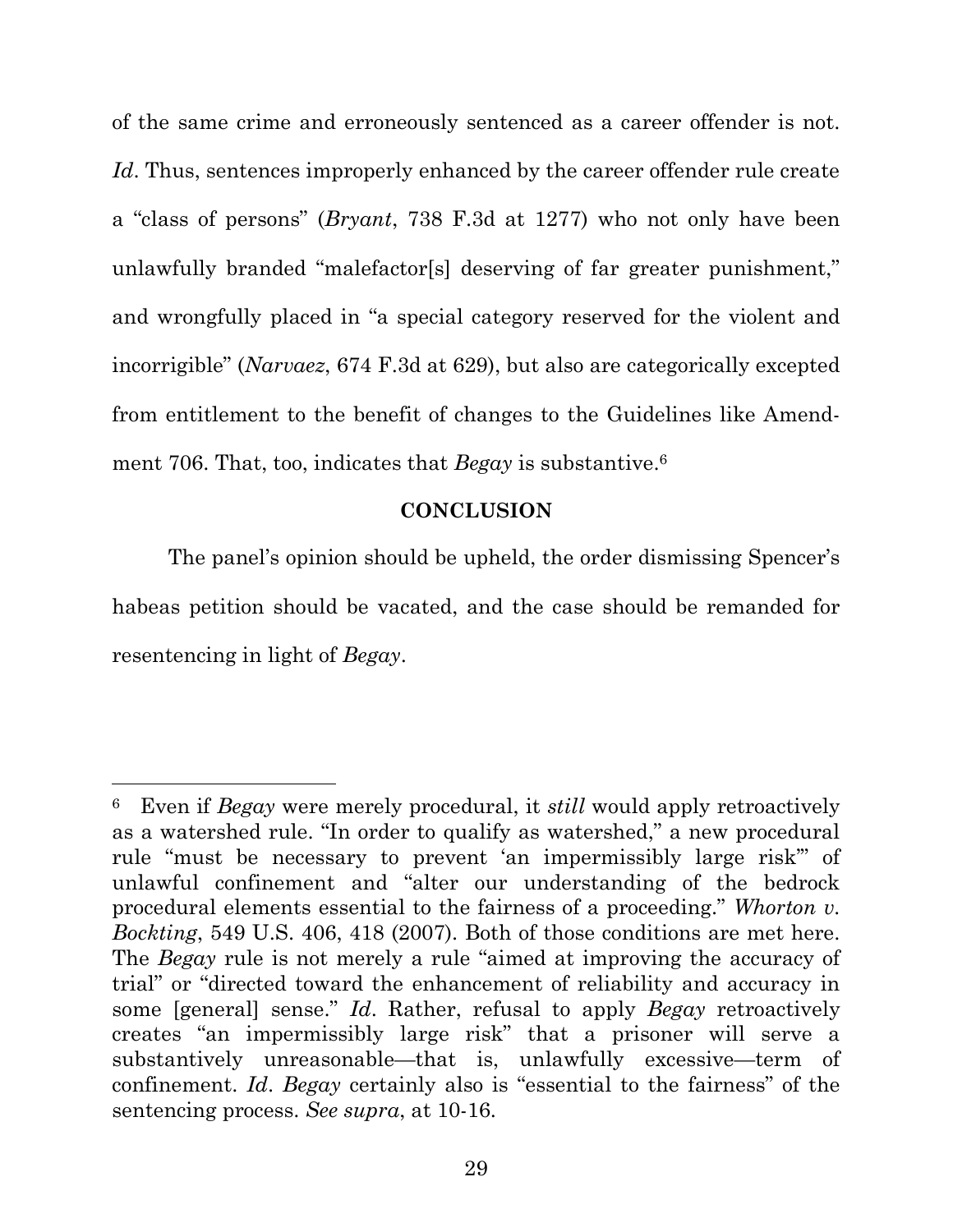April 21, 2014 Respectfully submitted,

## /s/ *Michael Kimberly*

Andrew J. Pincus Charles A. Rothfeld Michael B. Kimberly Paul W. Hughes *Mayer Brown LLP 1999 K Street NW Washington, DC 20006 (202) 263-3000*

Eugene R. Fidell *Yale Law School Supreme Court Clinic 127 Wall Street New Haven, CT 06511 (203) 432-4992*

*Counsel for the National Association of Criminal Defense Lawyers*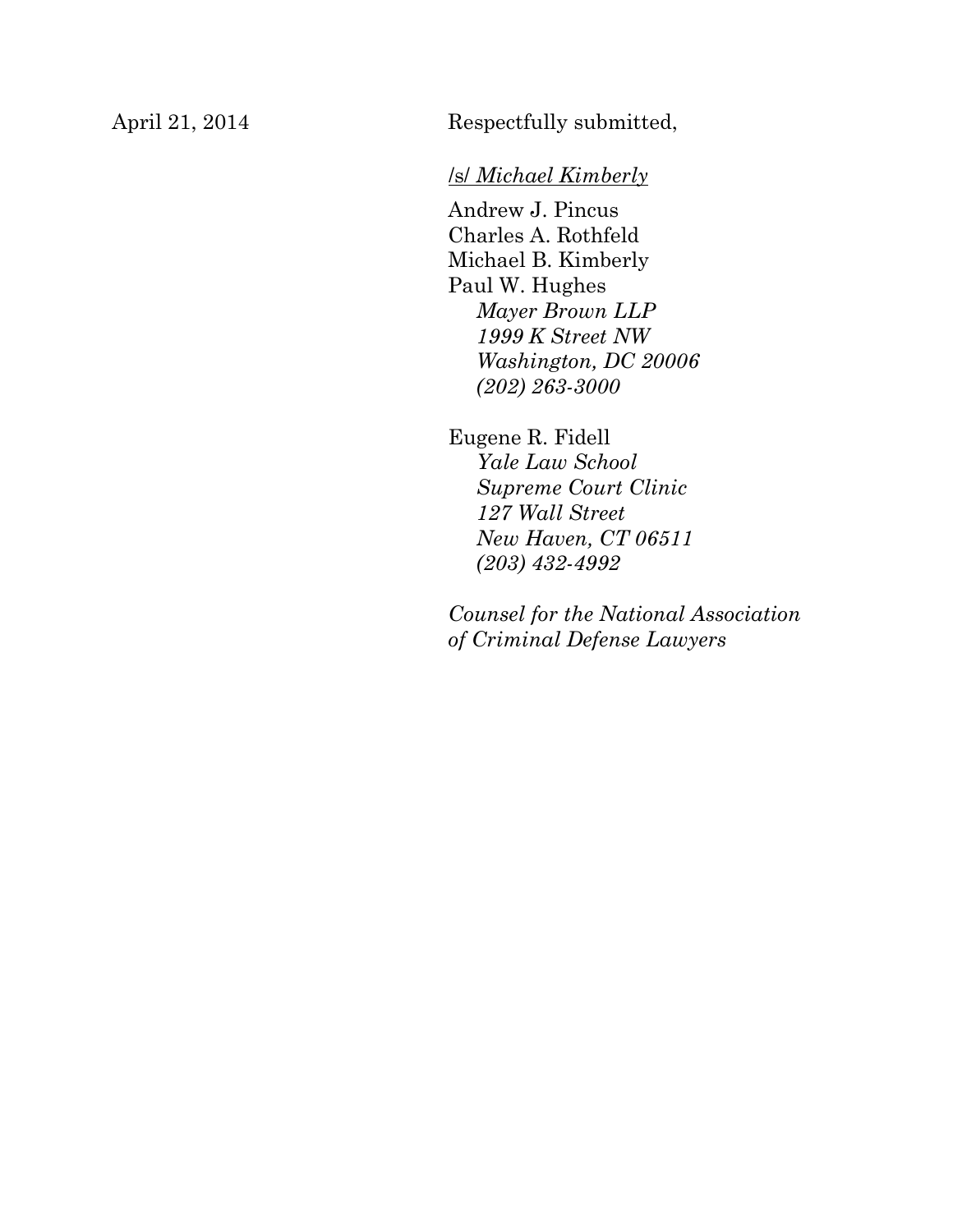#### **CERTIFICATE OF COMPLIANCE**

Pursuant to Federal Rule of Appellate Procedure 29(c)(7), the undersigned counsel for the *amicus curiae* certifies that this brief:

(i) complies with the type-volume limitation of Appellate Rule 29(d) because it contains 6,649 words, including footnotes and excluding the parts of the brief exempted by Appellate Rule  $32(a)(7)(B)(iii)$ ; and

(ii) complies with the typeface requirements of Appellate Rule 32- (a)(5) and the type style requirements of Rule  $32(a)(6)$  because it has been prepared using Microsoft Office Word and is set in Century Schoolbook font in a size equivalent to 14 points or larger.

## /s/ *Michael Kimberly*